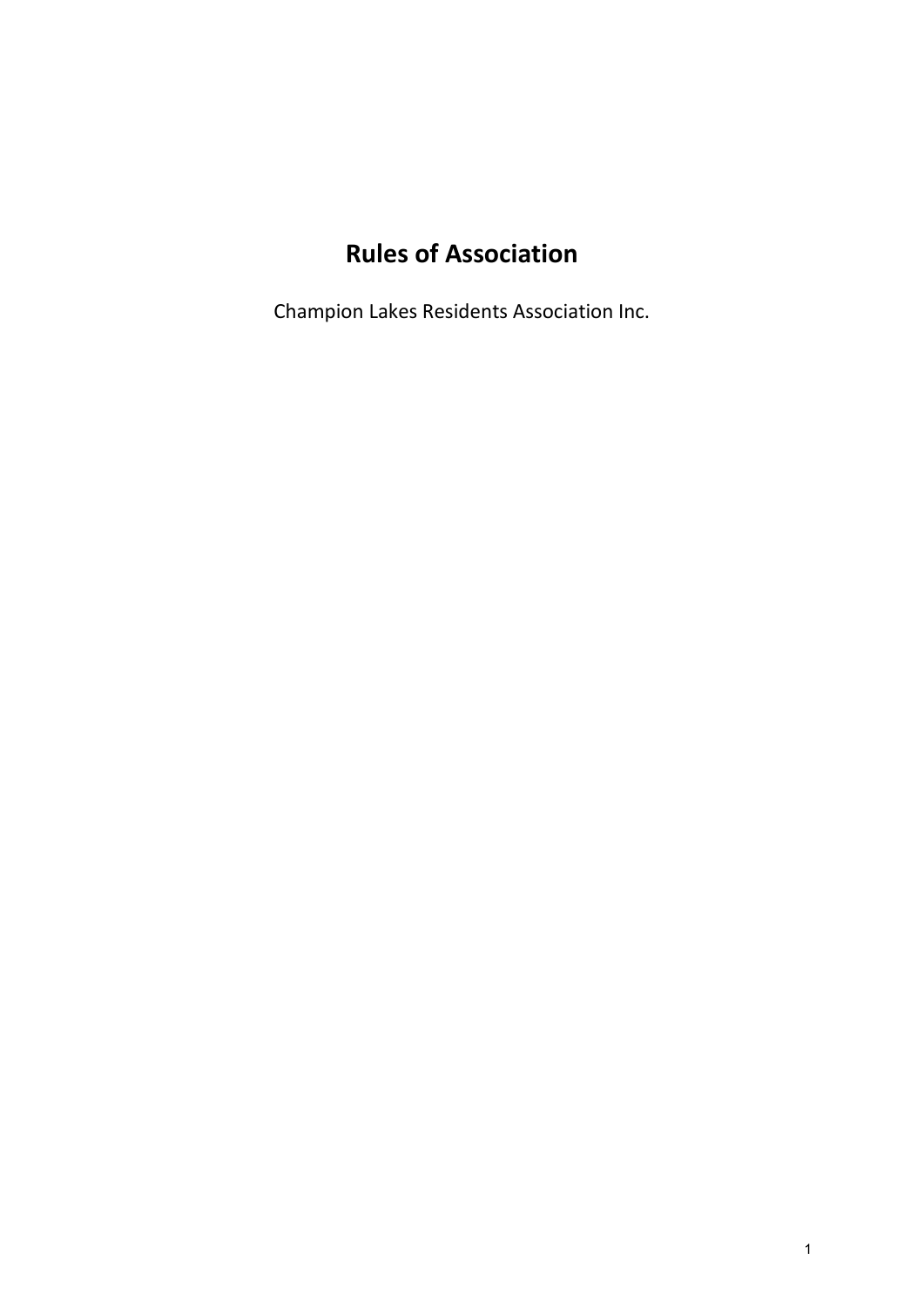**Guidance Note – Information provided to the Commissioner under section 29(5) of the Associations Incorporation Act.**

This information is part of the rules of your association and must be attached to the copy of the rules provided to members.

The information provided to the Commissioner should be inserted here:

A. The name of the Association is:

Champion Lakes Residents Association Inc

- B. The objects (purposes) of the Association are:
	- a. Build a vibrant, inclusive and sustainable community
	- b. Promote health & wellbeing in the community
	- c. Organise Events
	- d. Improve the Flora and Fauna
	- e. Promote youth activities and training events
	- f. Multicultural community engagement
	- g. Engage with stakeholders to maintain and improve services
	- h. Improve security at Champion Lakes with support from Neighbourhood Watch

i. Identify and develop hospitality, music and entertainment resources

- j. Fund and Friend-raise and become a financially sustainable organisation
- C. Any 8 members personally present (being members entitled to vote under these rules at a general meeting) will constitute a quorum for the conduct of business at a general meeting.
- D. Any 4 committee members constitute a quorum for the conduct of the business of a committee meeting.
- *E.* The association's financial year will be the period of 12 months commencing on 1 July and ending on 30 June of each year.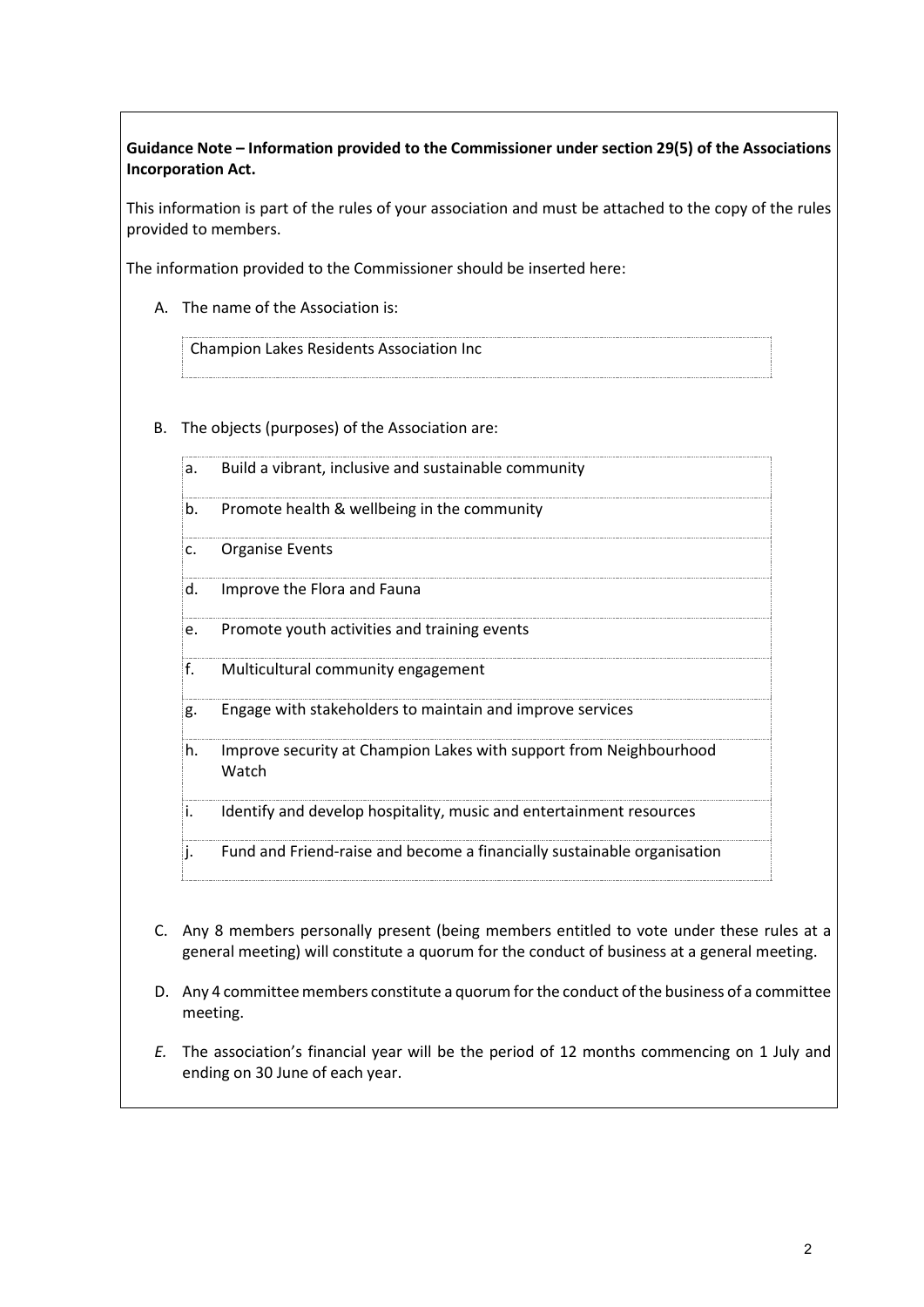# **Table of contents**

| 1.               |  |
|------------------|--|
| $\overline{2}$ . |  |
| 3.               |  |
| 4.               |  |
| 5.               |  |
| 6.               |  |
| 7.               |  |
| 8.               |  |
| 9.               |  |
| 10.              |  |
| 11.              |  |
| 12.              |  |
| 13.              |  |
| 14.              |  |
| 15.              |  |
| 16.              |  |
| 17.              |  |
| 18.              |  |
| 19.              |  |
| 20.              |  |
| 21.              |  |
| 22.              |  |
| 23.              |  |
| 24.              |  |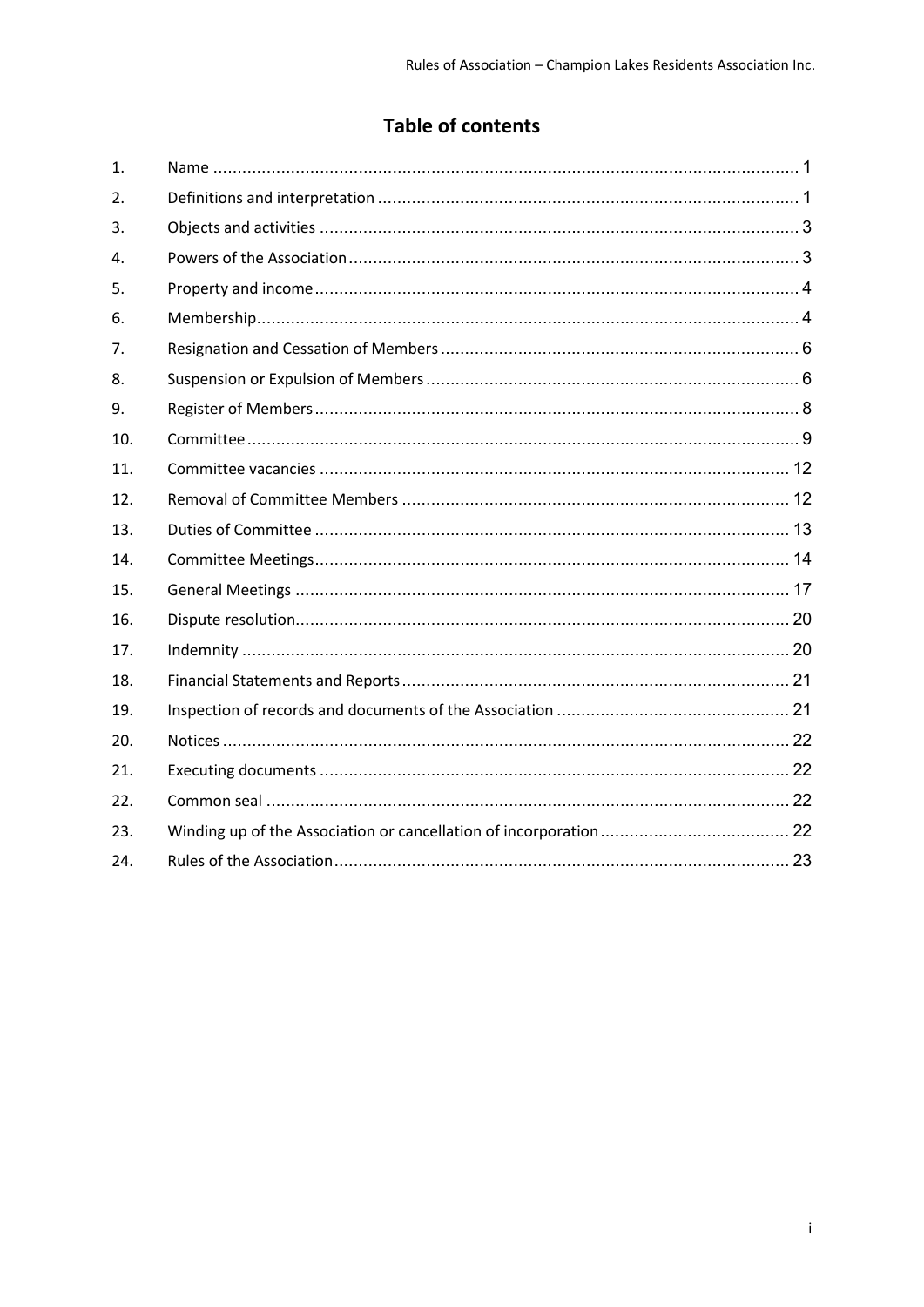# **Champion Lakes Residents Association Inc.**

# **Rules of Association**

#### <span id="page-3-0"></span>**1. Name**

The name of the Association is Champion Lakes Residents Association Inc.

#### <span id="page-3-1"></span>**2. Definitions and interpretation**

#### **2.1 Definitions**

**Act** means the *Associations Incorporation Act 2015* (WA).

**Annual General Meeting** means a meeting convened under rule [15.1\(a\).](#page-19-1)

**Appealing Member** has the meaning given to that term in rule [8.2\(a\).](#page-9-0)

**Association** means the association referred to in rule [1](#page-3-0) being Champion Lakes Residents Association Inc.

**Auditor** means the auditor, if any, of the Association appointed by the Committee or under relevant regulations or legislation.

**Business Day** means a day which is not a Saturday, Sunday or public holiday in the city of Perth, Western Australia.

**Financial Year** means each consecutive 12-month period commencing on 1 July and expiring on 30 June in the following calendar year.

**Committee** means the management committee of the Association established under rule [10.](#page-11-0)

**Committee Member** means a member of the Committee.

**Committee Meeting** means a meeting of the Committee.

**Consensus** means general agreement among the meeting present as to a particular matter whereby differing points of view, if any, have been considered and reconciled and any decision is generally agreed upon. For the avoidance of doubt, a decision made by Consensus does not necessarily require that the decision be agreed upon unanimously.

**General Meeting** means a meeting of the Members for the purpose of conducting the business of the Association and includes an Annual General Meeting and a Special General Meeting.

**Local Government** means the local government in respect of the area or Place.

**Member** means a member of the Association under rule [6,](#page-6-1) and **Membership** has a corresponding meaning.

**Objects** means the objects of the Association as set out in rule [3.1.](#page-5-2)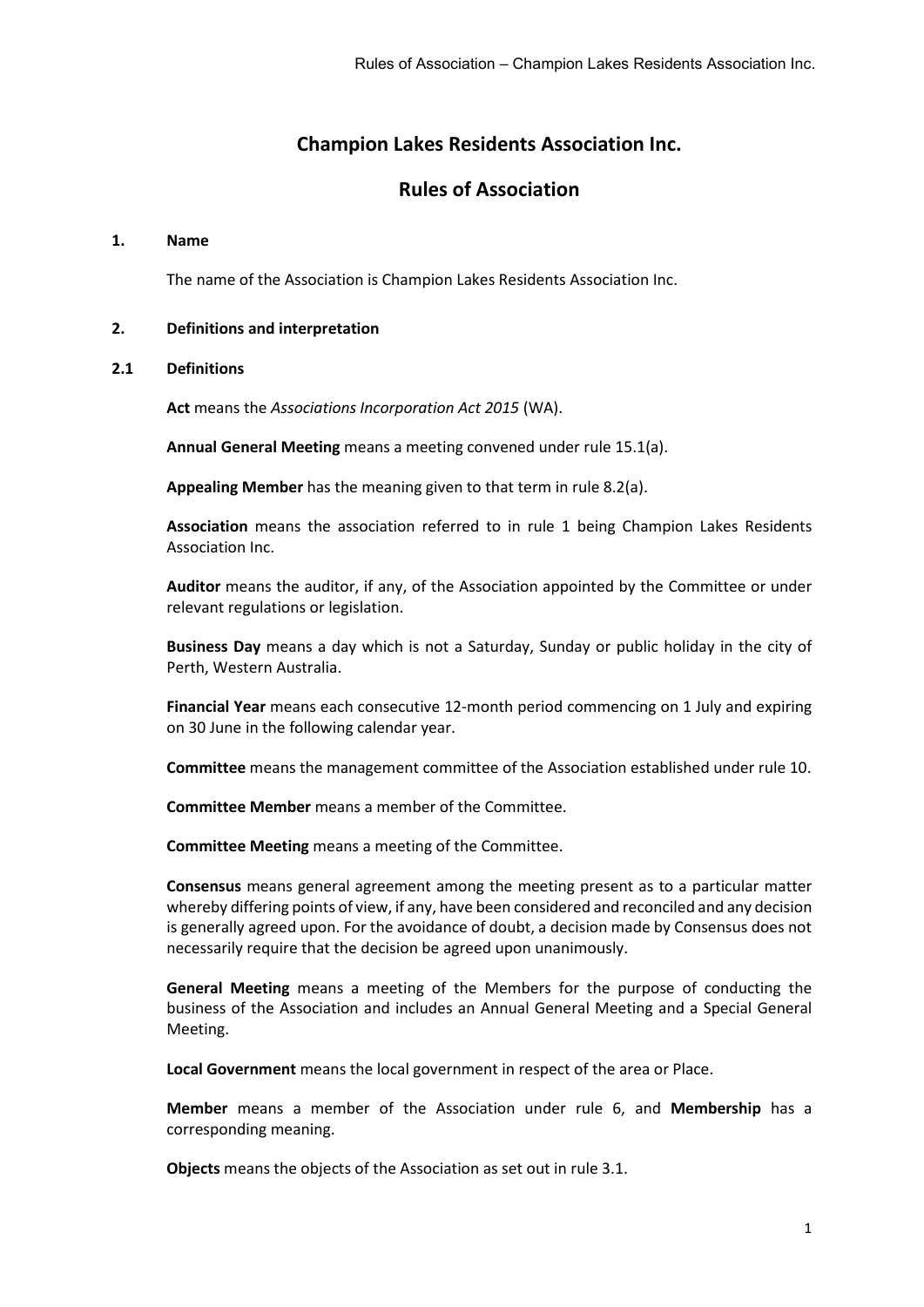**Place** means the suburb of Champion Lakes or areas as defined by the Committee.

**Register of Members** means the register of Members referred to in rule [9.](#page-10-0)

**Reviewer** means the reviewer, if any, of the Association appointed under by the Committee or under relevant regulations or legislation.

**Rules** means these rules of the Association.

**Special General Meeting** means a General Meeting other than an Annual General Meeting.

**Special Resolution** means a resolution of the Association passed at a General Meeting by not less than 75% of the Members entitled to vote, present and voting at the General Meeting, of which written notice has been provided in accordance with rule [15.3.](#page-19-2)

**Town Team Movement** means Town Team Movement Ltd (ACN 623 191 882).

# **2.2 Interpretation**

- (a) A reference to a statute includes its subordinate legislation and a modification, replacement or re-enactment of either.
- (b) A reference to a person includes a reference to an individual, a body corporate, a trust, a partnership, a joint venture, an unincorporated body or other entity.
- (c) A reference to a Member present at a General Meeting is a reference to a Member present in person or by technology.
- (d) A reference to a Committee Member present at a Committee Meeting is a reference to a Committee Member present in or by technology.
- (e) A reference to writing and written includes printing, electronic documents and other ways of representing or reproducing words in a visible form.
- (f) The singular includes the plural and vice versa.
- (g) The word *includes* and similar words are not words of limitation and do not restrict the interpretation of a word or phrase in these Rules.
- (h) A reference to a gender includes any gender.
- (i) If the date on which a thing must be done is not a Business Day, then that thing must be done on the next Business Day.
- (j) If a period of time runs from a given date, act or event, then the time is calculated exclusive of the date, act or event.
- (k) Headings are used for convenience only and do not affect the interpretation of these Rules.
- (l) If a word or phrase is defined, then its other grammatical forms have a corresponding meaning.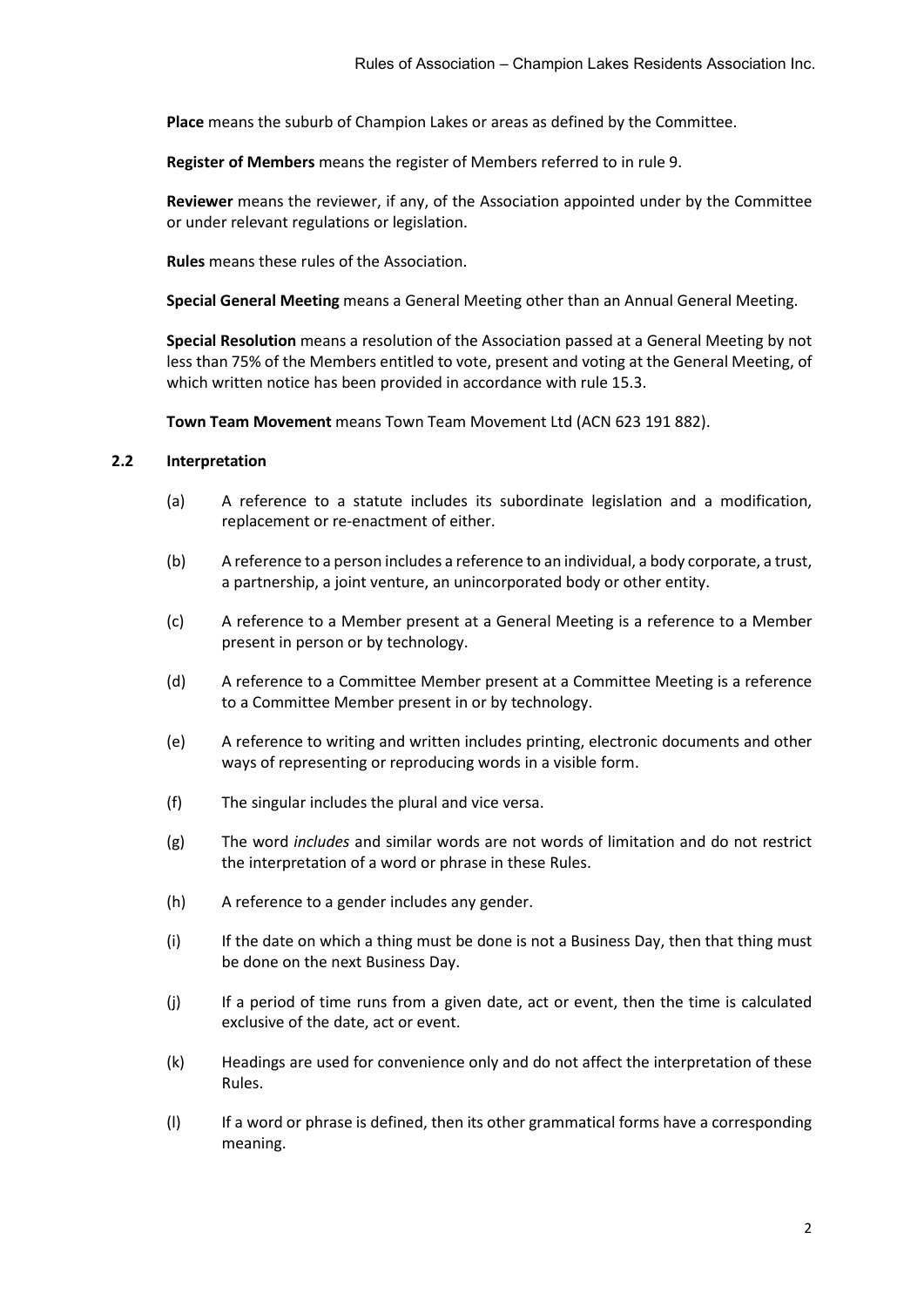# <span id="page-5-0"></span>**3. Objects and activities**

# <span id="page-5-2"></span>**3.1 Objects**

The objects of the Association are to:

- (a) Build a vibrant, inclusive and sustainable community
- (b) Promote health & wellbeing in the community
- (c) Organise Events
- (d) Improve the Flora and Fauna
- (e) Promote youth activities and training events
- (f) Multicultural community engagement
- (g) Engage with stakeholders to maintain and improve services
- (h) Improve security at Champion Lakes with support from Neighbourhood Watch
- (i) Identify and develop hospitality, music and entertainment resources
- (j) Fund and Friend-raise and become a financially sustainable organisation

# **3.2 Activities of the Association**

The Association must operate solely for the purpose of promoting and advancing the Objects. However, the Association is not required to promote all of the particular Objects at the same time or in any particular order and may, in its absolute discretion, determine the level and amount of promotion, funding or any other support which should be applied to any of the particular Objects at any given time.

# **3.3 Affiliation with Town Team Movement**

- (a) The Association is affiliated with and takes inspiration from Town Team Movement.
- (b) The Association will use its best endeavours to align with the Town Team Charter, which is prepared and maintained by Town Team Movement.

# <span id="page-5-1"></span>**4. Powers of the Association**

The Association has the powers conferred on it by the Act, including the power to:

- (a) acquire, hold, deal with and dispose of any real or personal property;
- (b) open and operate bank accounts;
- (c) invest any money of the Association not immediately required upon any terms and conditions that the Committee determines;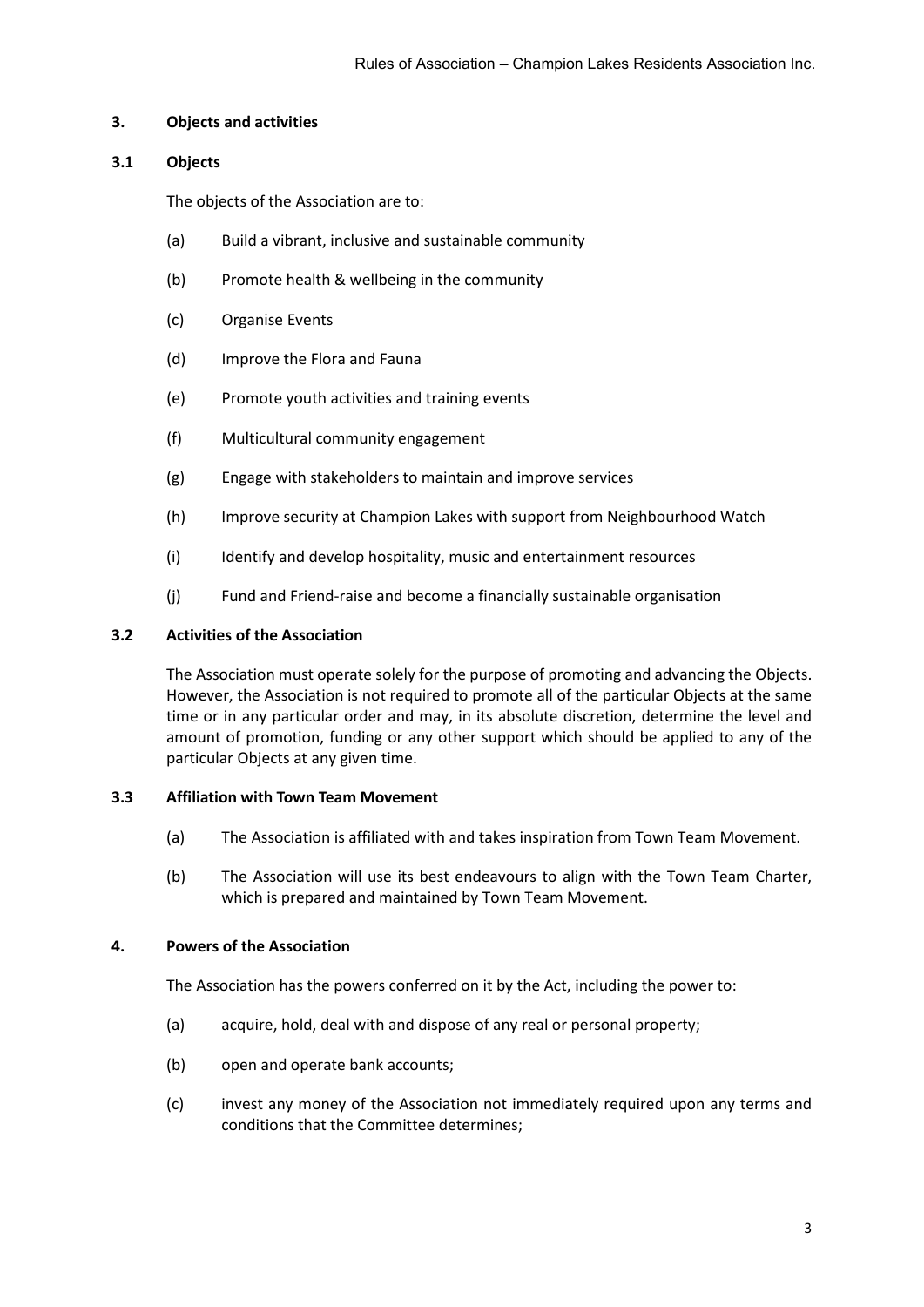- (d) give any security for the discharge of liabilities incurred by the Association that the Committee determines;
- (e) appoint agents to transact any business of the Association on its behalf;
- (f) enter into any contract the Committee considers necessary or desirable;
- (g) appoint, employ and dismiss any staff of the Association as required and on any terms and conditions that the Committee determines; and
- (h) do all other things that the Committee considers necessary, incidental or conducive to the attainment of the Objects and the exercise of the above powers.

#### <span id="page-6-2"></span><span id="page-6-0"></span>**5. Property and income**

#### **5.1 Members not to profit**

The property and income of the Association must be applied solely towards the promotion of the Objects of the Association and no part of that property or income may be paid or otherwise distributed to any Member directly or indirectly, except in good faith in the promotion of the Objects.

#### **5.2 Payment**

Rul[e 5.1](#page-6-2) does not prevent:

- (a) the payment in good faith to any Member, officer, employee or agent of the Association or other person in return for goods or services authorised by the Committee and provided to the Association;
- (b) the payment of interest at a rate not exceeding the amount charged by the bank for the time being of the Association on overdraft accommodation of the same amount on any money lent by a Member to the Association;
- (c) the payment of reasonable and proper rent for premises leased or let by a Member to the Association;
- (d) the payment of out of pocket expenses incurred by an authorised Member or other authorised person on behalf of the Association; or
- (e) the payment of out of pocket expenses incurred by a Committee Member for travel and accommodation in connection with the performance of that Committee Member's functions.

#### <span id="page-6-1"></span>**6. Membership**

# **6.1 Eligibility**

Membership of the Association is open to any person who supports the objects of the Association.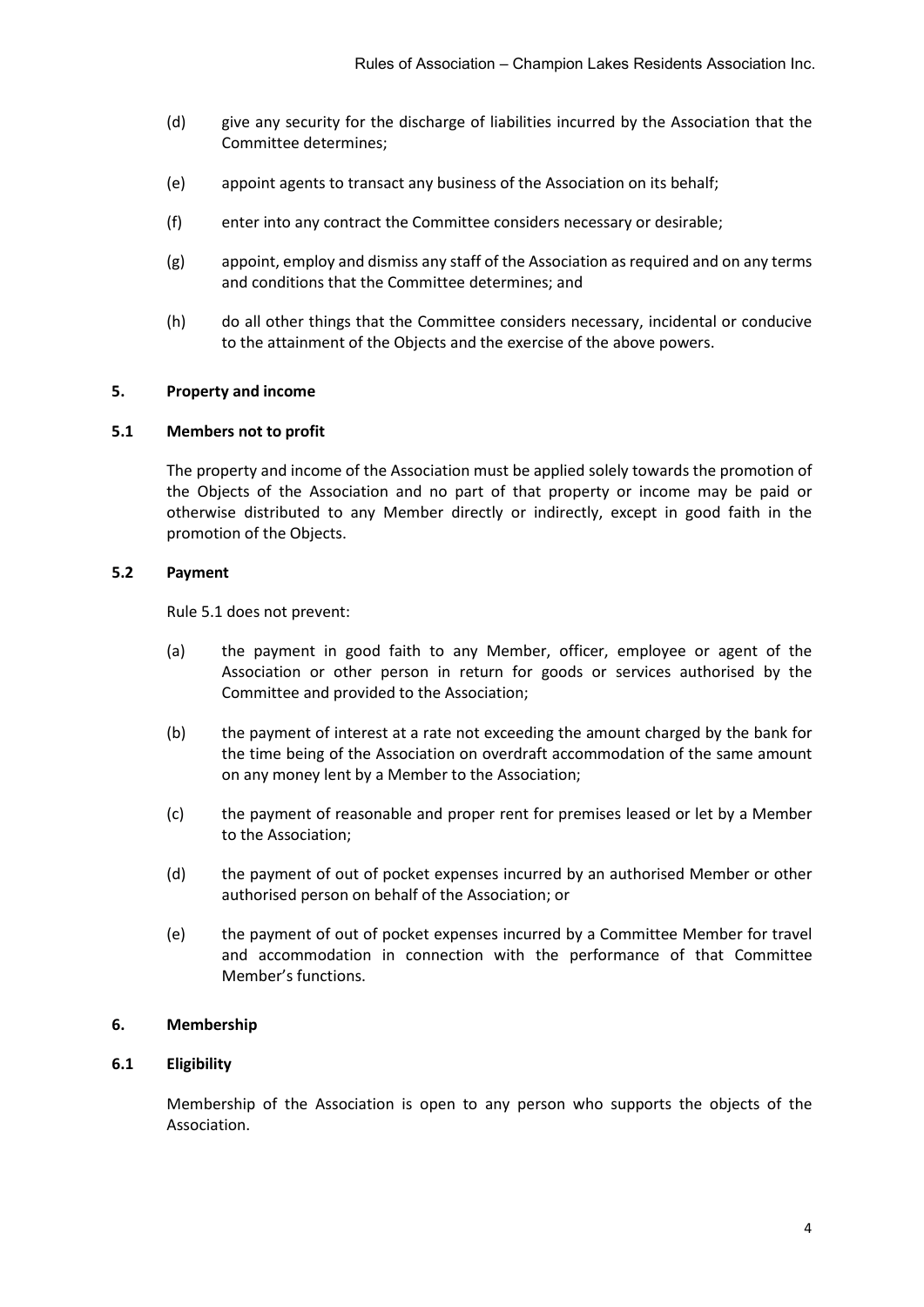#### **6.2 Applying for Membership**

- <span id="page-7-0"></span>(a) A person who wishes to become a Member must apply for Membership to the Committee in writing, in any form that the Committee directs.
- (b) The Committee must consider each application made under rule [6.2\(a\)](#page-7-0) and must accept or reject the application.
- (c) The Committee is not required to provide reasons as to why a Membership application was rejected.
- (d) If a person's Membership application is accepted, the Committee or its delegate must enter that person on the Register of Members within 28 days of its decision.
- (e) A person's Membership takes effect when they are entered on the Register of Members.

#### **6.3 Membership Fee**

- (a) The committee must determine the membership fee (if any) to be paid for membership of the Association.
- (b) The fees determined under subrule (1) may be different for different classes of membership.
- (c) A member must pay the annual membership fee to the treasurer, or another person authorised by the committee to accept payments, by the date (the due date) determined by the committee.
- (d) If a member has not paid the annual membership fee within the period of 2 months after the due date, the member ceases to be a member on the expiry of that period.
- (e) If a person who has ceased to be a member under subrule (4) offers to pay the annual membership fee after the period referred to in that subrule has expired
	- i. the committee may, at its discretion, accept that payment; and
	- ii. if the payment is accepted, the person's membership is reinstated from the date the payment is accepted.

#### **6.4 Member Rights**

Members are entitled to:

- (a) receive notices of, attend and be heard at any General Meeting;
- (b) vote at any General Meeting or Special Meeting of the Association (one vote only on any given resolution); and
- (c) receive a copy of the annual financial report (if any) of the Association.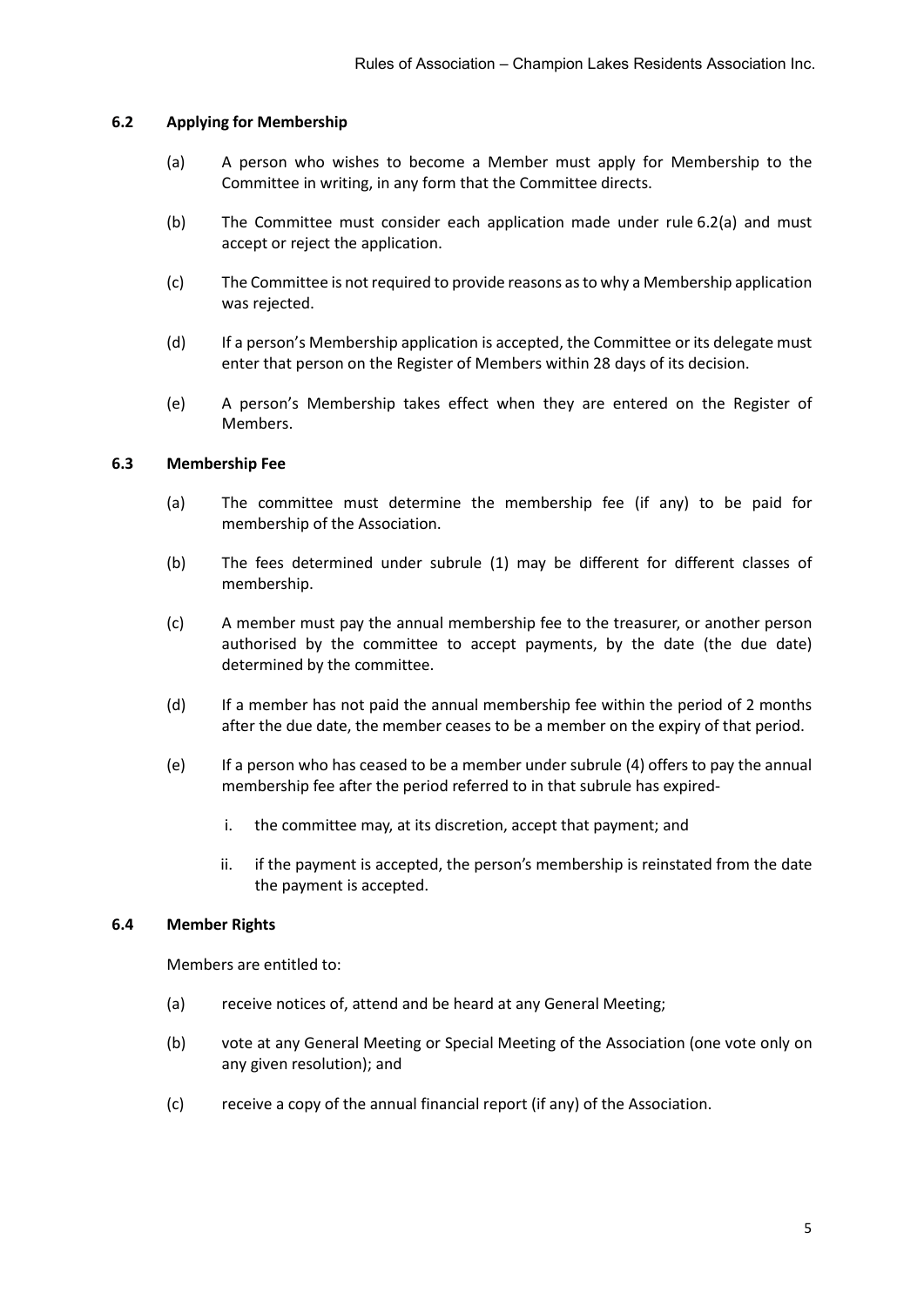# <span id="page-8-2"></span><span id="page-8-0"></span>**7. Resignation and Cessation of Members**

# <span id="page-8-3"></span>**7.1 Cessation of Membership**

- (a) A Member ceases to be a Member, if the Member:
	- (i) dies;
	- (ii) is permanently incapacitated by mental disability;
	- (iii) resigns as a Member by giving written notice of their resignation to the Association; or
	- (iv) is expelled from Membership of the Association under rule [8.](#page-8-1)
- (b) A person's cessation of Membership takes effect from the date of the cessation event referred to in rule [7.1](#page-8-2)[\(a\).](#page-8-3)
- (c) The Committee must remove a person from the Register of Members within 28 days of an event referred to in [7.1\(a\)](#page-8-3) occurring.

# <span id="page-8-1"></span>**8. Suspension or Expulsion of Members**

The committee may decide to suspend a member's membership or to expel a member from the Association if —

- (a) the member contravenes any of these rules or policies of the organisation; or
- (b) the member acts detrimentally to the interests of the Association; or
- (c) behaves in an inappropriate or unlawful manner.

# <span id="page-8-4"></span>**8.1 Decision of the Committee**

- (a) The Committee may suspend or expel a Member from the Association by ordinary resolution at a Committee Meeting.
- (b) The Committee must give a Member who is the subject of a proposed resolution under rule 8 written notice of the proposed suspension or expulsion, specifying:
	- (i) the time, date and place of the Committee Meeting at which the question of the suspension or expulsion will be considered; and
	- (ii) particulars of the Member's conduct which is the subject of the notice,

not less than 21 days prior to the date of the relevant Committee Meeting.

- <span id="page-8-5"></span> $(c)$  A Member who is the subject of a proposed resolution under rule [8.1\(a\)](#page-8-4) may:
	- (i) make written representations (of a reasonable length) and provide these to the Association for circulation to the Committee Members;
	- (ii) speak to the motion at the relevant Committee Meeting; and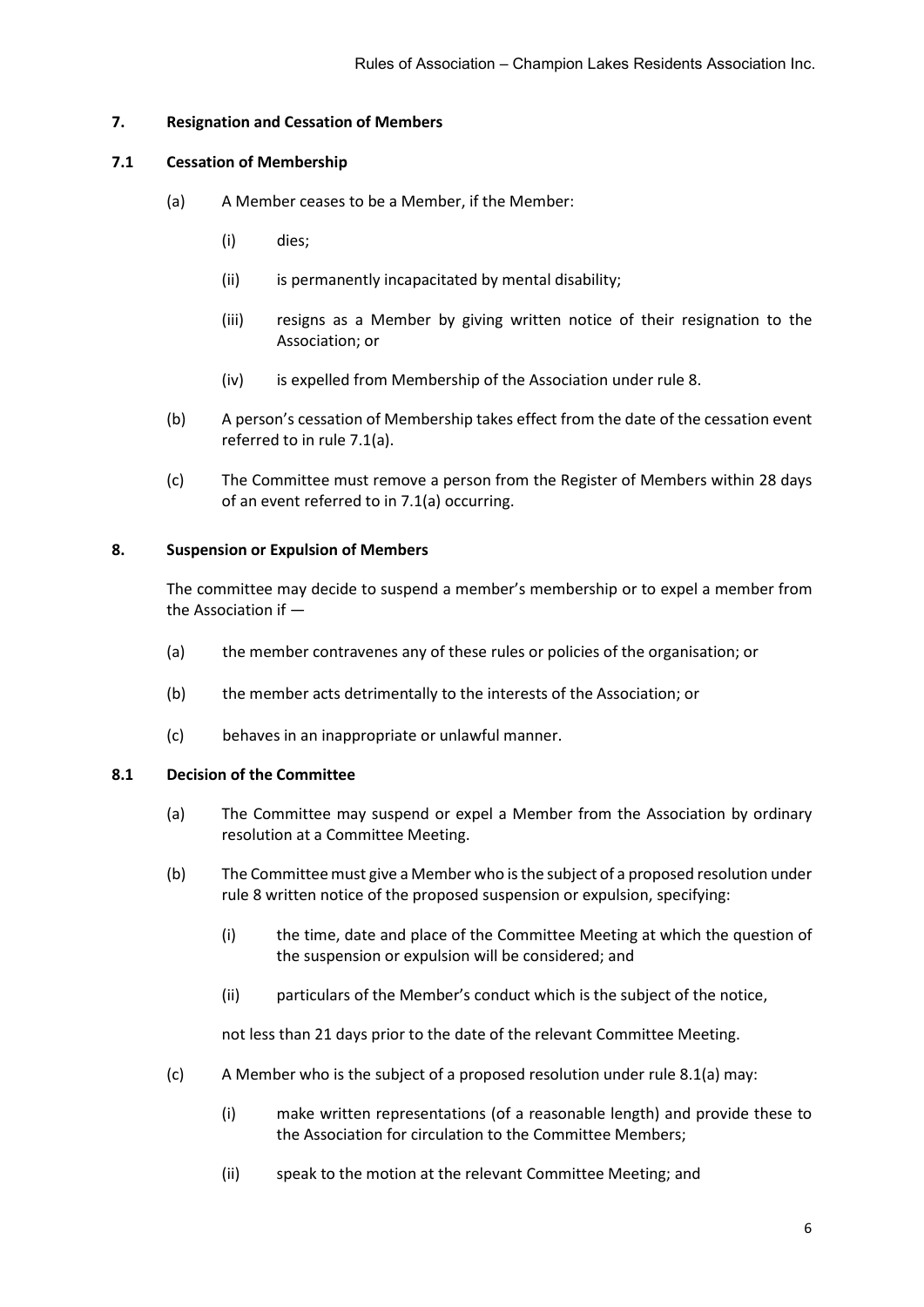- (iii) elect to bring a support person, who is not a legal representative, to the relevant Committee Meeting.
- (d) Each Committee Member must receive a copy of the representations referred to in rule [8.1\(c\)\(i\),](#page-8-5) unless those representations are defamatory.
- <span id="page-9-2"></span>(e) The Committee must decide whether to suspend, expel or decline to suspend or expel the Member at the Committee Meeting referred to in rule [8.1\(a\)](#page-8-4) and must communicate that decision to the relevant Member as soon as possible after the decision is made.
- (f) A Member may be suspended for any period of time that the Committee determines in its absolute discretion.
- (g) Subject to rule [8.2,](#page-9-1) a decision of the Committee to suspend or expel a Member takes effect 14 days after the day on which the decision is communicated to the Member under rule [8.1\(e\).](#page-9-2)

# <span id="page-9-1"></span><span id="page-9-0"></span>**8.2 Right of appeal**

- (a) A Member who is suspended or expelled from Membership under rule [8.1\(e\)](#page-9-2) (**Appealing Member**) may appeal the decision, by providing written notice to the Association within 14 days after the day on which the decision to suspend or expel the Appealing Member is communicated to the Appealing Member under rule [8.1\(e\).](#page-9-2)
- (b) Upon receiving a notice under rul[e 8.2\(a\),](#page-9-0) the Committee must give written notice to the Appealing Member, specifying the time, date and place of a General Meeting at which the question of the Appealing Member's suspension or expulsion will be considered by the Members, which must not be more than 90 days after receiving the notice.
- <span id="page-9-3"></span>(c) The Appealing Member may:
	- (i) make written representations (of a reasonable length) and provide these to the Association for circulation to the Members;
	- (ii) speak to the motion at the relevant General Meeting; and
	- (iii) elect to bring a support person, who is not a legal representative, to the relevant General Meeting.
- (d) Each Committee Member must receive a copy of the representations referred to in rule [8.2\(c\)\(i\),](#page-9-3) unless those representations are defamatory.
- <span id="page-9-4"></span>(e) The Members must at the relevant General Meeting confirm or set aside the decision of the Committee to suspend or expel the Appealing Member.
- <span id="page-9-5"></span>(f) If the Members set aside the decision of the Committee to expel the Appealing Member, the Members may determine that the Appealing Member be suspended in the alternative, and must determine the period of the suspension.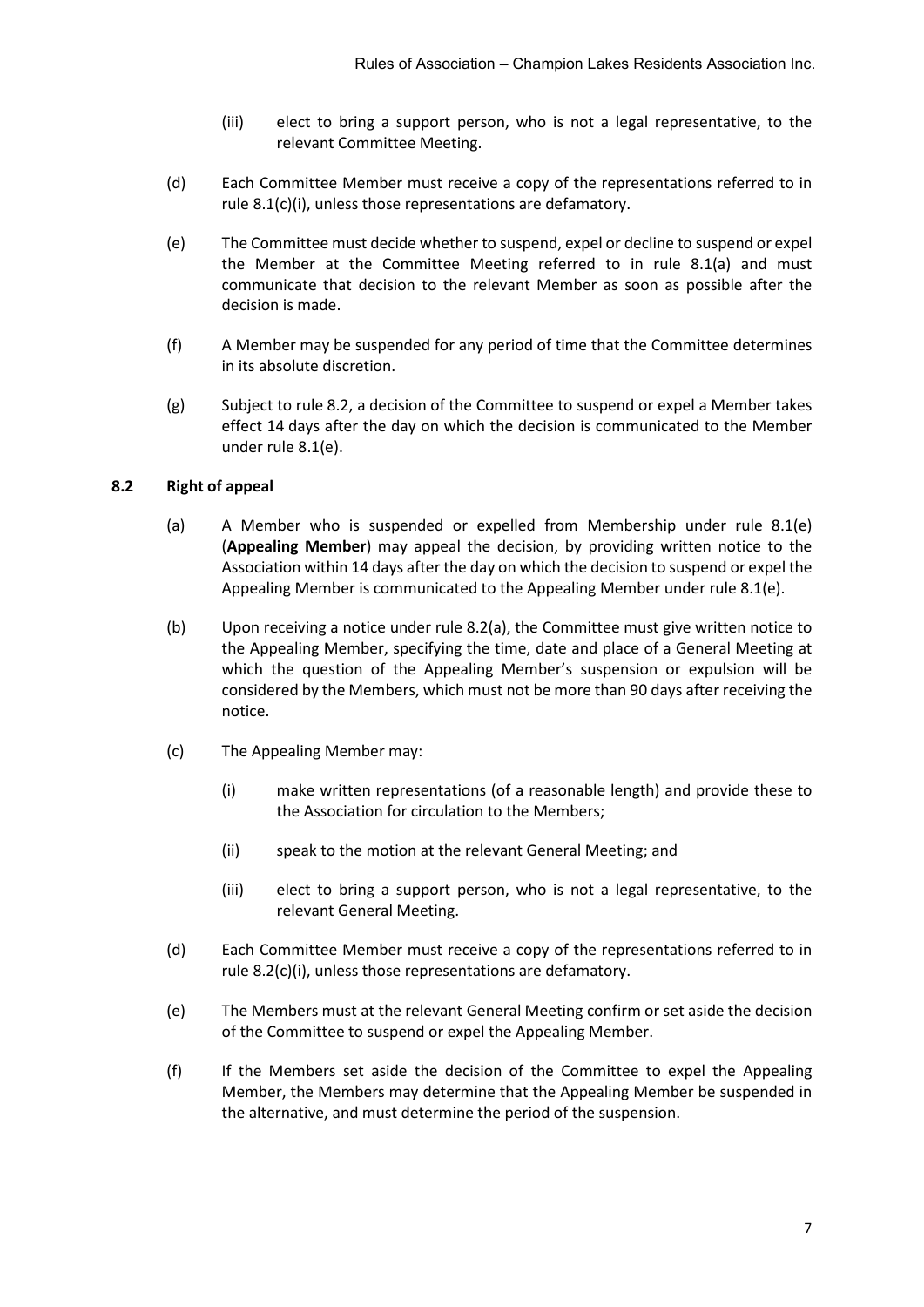(g) An Appealing Member's suspension or expulsion does not take effect unless and until the decision of the Committee to suspend or expel the Appealing Member is confirmed or varied, as the case may be, under rule [8.2\(e\)](#page-9-4) or [8.2\(f\).](#page-9-5)

# **8.3 Consequences of suspension**

- (a) During the period of suspension, the Member loses any rights (including voting rights) arising as a result of Membership.
- (b) When a person's Membership is suspended, the Committee must record in the Register of Members:
	- (i) that the person's Membership is suspended;
	- (ii) the date on which the suspension takes effect; and
	- (iii) the period of the suspension.
- (c) When the period of the suspension ends, the Committee must record in the Register of Members that the person's Membership is no longer suspended.

# <span id="page-10-0"></span>**9. Register of Members**

# **9.1 Maintaining a Register of Members**

- (a) The Committee or its delegate must maintain a Register of Members in accordance with the Act.
- (b) The Register of Members must include each Member's name and:
	- (i) residential address;
	- (ii) postal address; or
	- (iii) email address.
- (c) The Register of Members must be kept at a location determined by the Committee.

# <span id="page-10-2"></span>**9.2 Inspection of the Register of Members**

- (a) A Member may request to inspect the Register of Members.
- (b) The Association must make the Register of Members available for inspection upon the request of a Member.
- (c) Subject to rule[s 9.3](#page-10-1) and [9.4,](#page-11-1) a Member inspecting the Register of Members may make a copy of, or take an extract from the Register of Members but is not entitled to remove the Register of Members for that purpose.

# <span id="page-10-1"></span>**9.3 Copy of the Register of Members**

(a) A Member may make a request in writing to the Committee for a copy or extract of the Register of Members.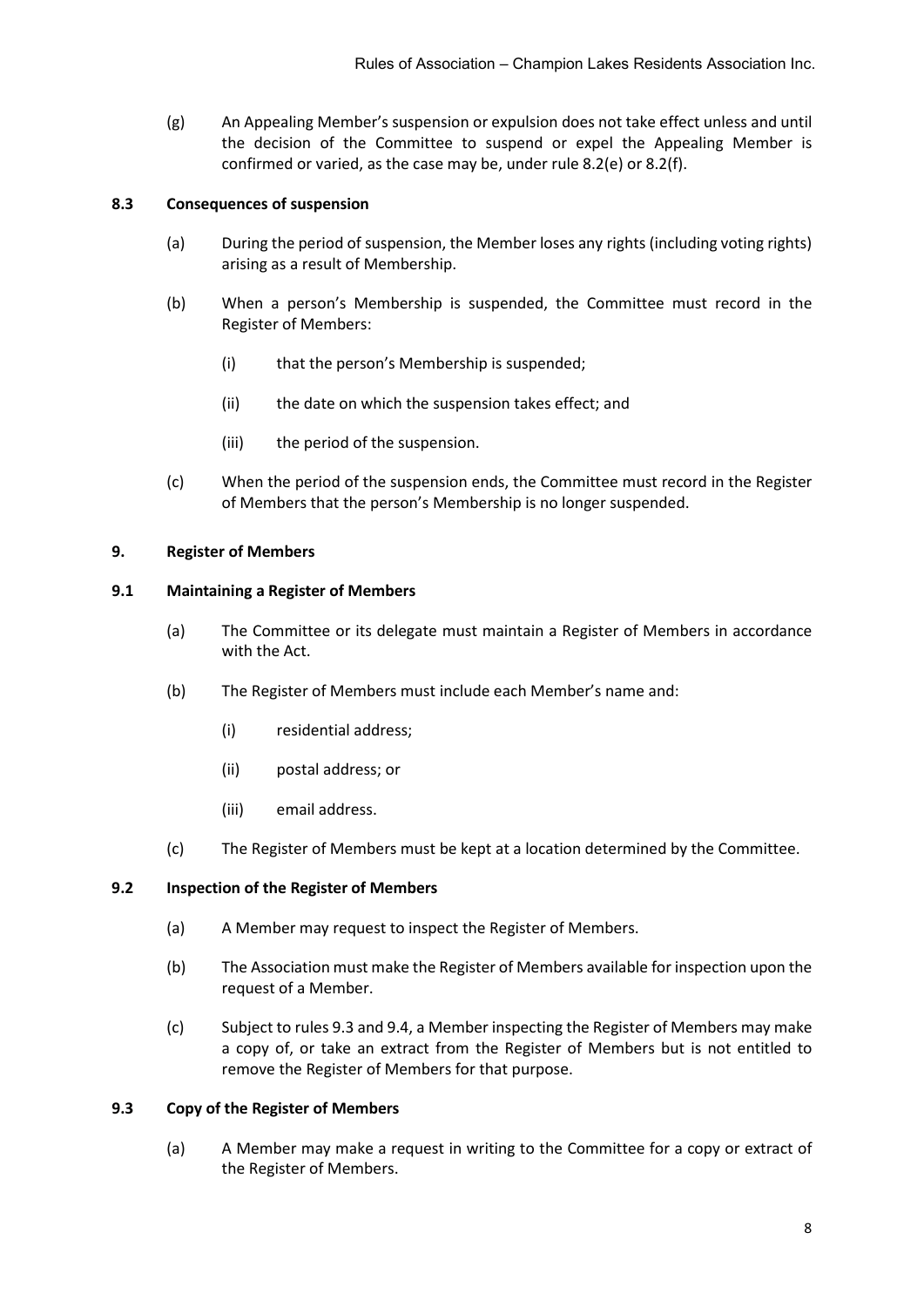(b) The Committee may require a Member who requests to be provided with or to make a copy of or extract from the Register of Members to provide a statutory declaration setting out the purpose of the request, and declaring that the purpose is directly connected with the affairs of the Association.

# <span id="page-11-1"></span>**9.4 When using the information in the Register of Members is prohibited**

A Member must not use or disclose the information on the Register of Members:

- (a) to gain access to information that a Member has deliberately denied them;
- (b) to contact or send material to the Association or a Member for the purpose of advertising for political, religious, charitable or commercial purposes unless the use of the information is approved by the Committee; or
- (c) for any other purpose, unless the purpose:
	- (i) is directly connected with the affairs of the Association; or
	- (ii) is related to the administration of the Act.

#### <span id="page-11-0"></span>**10. Committee**

#### **10.1 Management of the Association**

- (a) The Committee is vested with the management of the Association's affairs and the control of the funds and other property of the Association.
- (b) The Committee may exercise all of the powers of the Association except those which must, under these Rules or the Act, be exercised by the Members at a General Meeting.
- (c) If, at any time, the Membership of the Association is less than 6 full voting Members, the Committee may act only for the purpose of increasing the number of Members to a number sufficient to meet the minimum requirements of the Act.
- (d) The Committee must comply with any Committee policies, governance rules and codes of conduct as developed by the Committee.

#### **10.2 Composition**

The Committee must consist of a minimum of 4 and a maximum of 12 people, having the appropriate experience and skills to assist the Association.

# <span id="page-11-2"></span>**10.3 Eligibility**

- (a) A person is only eligible for appointment as a Committee Member if that person:
	- (i) is at least 18 years of age;
	- (ii) is a Member;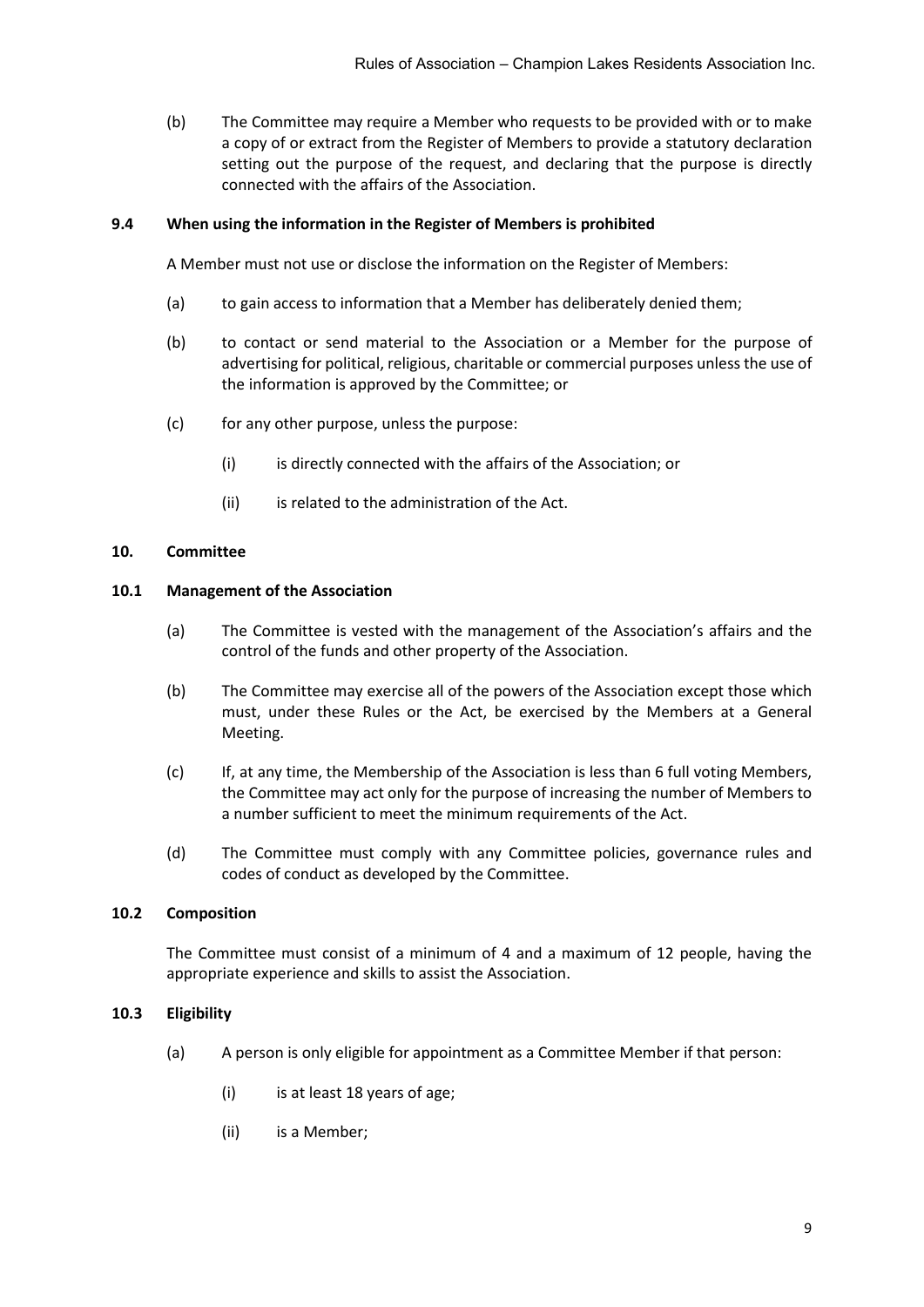- (iii) is eligible to serve as a Committee Member under the requirements of the Act; and
- (iv) meets any additional eligibility criteria, qualification or experience requirements determined by the Committee (if any).

#### **10.4 Election of Committee Members**

- (a) Subject to rule [10.3,](#page-11-2) the Members may elect Committee Members at an Annual General Meeting.
- (b) Subject to rule [10.4\(c\),](#page-12-0) the Committee may determine the rules which govern the election of Committee Members.
- <span id="page-12-0"></span>(c) Candidates must nominate for appointment in writing at least 14 days prior to the date of the Annual General Meeting.
- <span id="page-12-1"></span>(d) At the Annual General Meeting, if the number of persons nominated for election to the Committee does not exceed the number of vacant positions, the chairperson:
	- (i) must declare those persons to be duly elected as a Committee Member; and
	- (ii) may call for nominations from the eligible Members at the General Meeting to fill any vacant positions remaining unfilled after the elections under rule [10.4\(d\)\(i\)](#page-12-1) (if any).
- <span id="page-12-2"></span>(e) If the number of persons nominated for election to the Committee exceeds the number of vacancies to be filled, the Members must vote in accordance with procedures that have been determined by the Committee to decide the persons who are to be elected to the Committee.
- (f) Following an election under rule [10.4\(e\),](#page-12-2) the chairperson must declare those successful persons to be duly elected as Committee Members.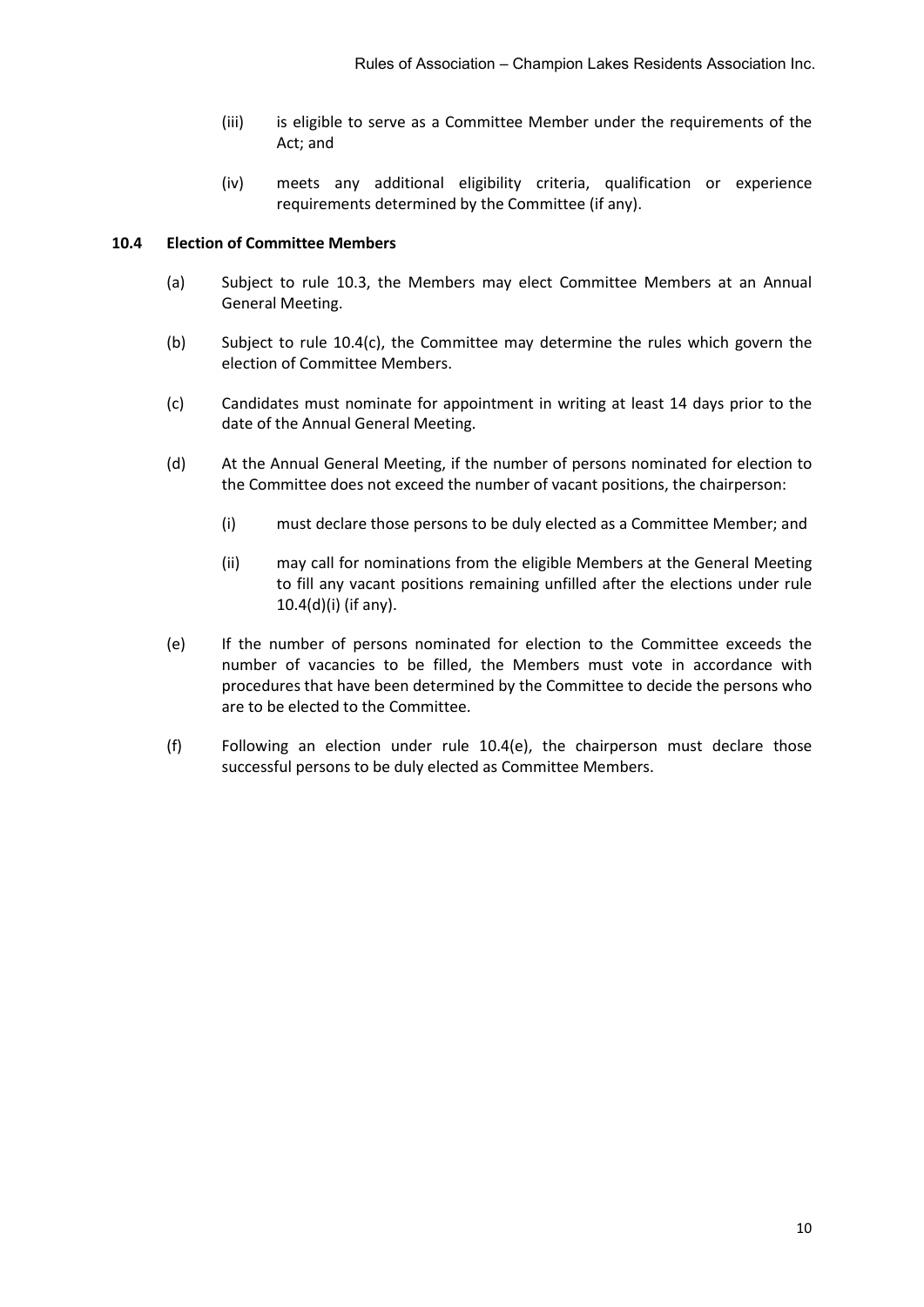# **10.5 Sub-Committees and Subsidiary Offices**

- a) To help the committee in the conduct of the Association's business, the committee may, in writing, do either or both of the following
	- i. appoint one or more sub-committees;
	- ii. create one or more subsidiary offices and appoint people to those offices.
- b) A sub-committee may consist of the number of people, whether or not members, that the committee considers appropriate.
- c) A person may be appointed to a subsidiary office whether or not the person is a member.
- d) Subject to any directions given by the committee:
	- i. a sub-committee may meet and conduct business as it considers appropriate

and

ii. the holder of a subsidiary office may carry out the functions given to the holder as the holder considers appropriate.

# **10.6 Delegations to Sub-Committees and Holders of Subsidiary Offices**

a) In this rule —

**non-delegable duty** means a duty imposed on the committee by the Act or another written law.

- b) The committee may, in writing, delegate to a sub-committee or the holder of a subsidiary office the exercise of any power or the performance of any duty of the committee other than
	- i. the power to delegate; and
	- ii. a non-delegable duty.
- c) A power or duty, the exercise or performance of which has been delegated to a subcommittee or the holder of a subsidiary office under this rule, may be exercised or performed by the sub-committee or holder in accordance with the terms of the delegation.
- d) The delegation may be made subject to any conditions, qualifications, limitations or exceptions that the committee specifies in the document by which the delegation is made.
- e) The delegation does not prevent the committee from exercising or performing at any time the power or duty delegated.
- f) Any act or thing done by a sub-committee or by the holder of a subsidiary office, under the delegation has the same force and effect as if it had been done by the committee.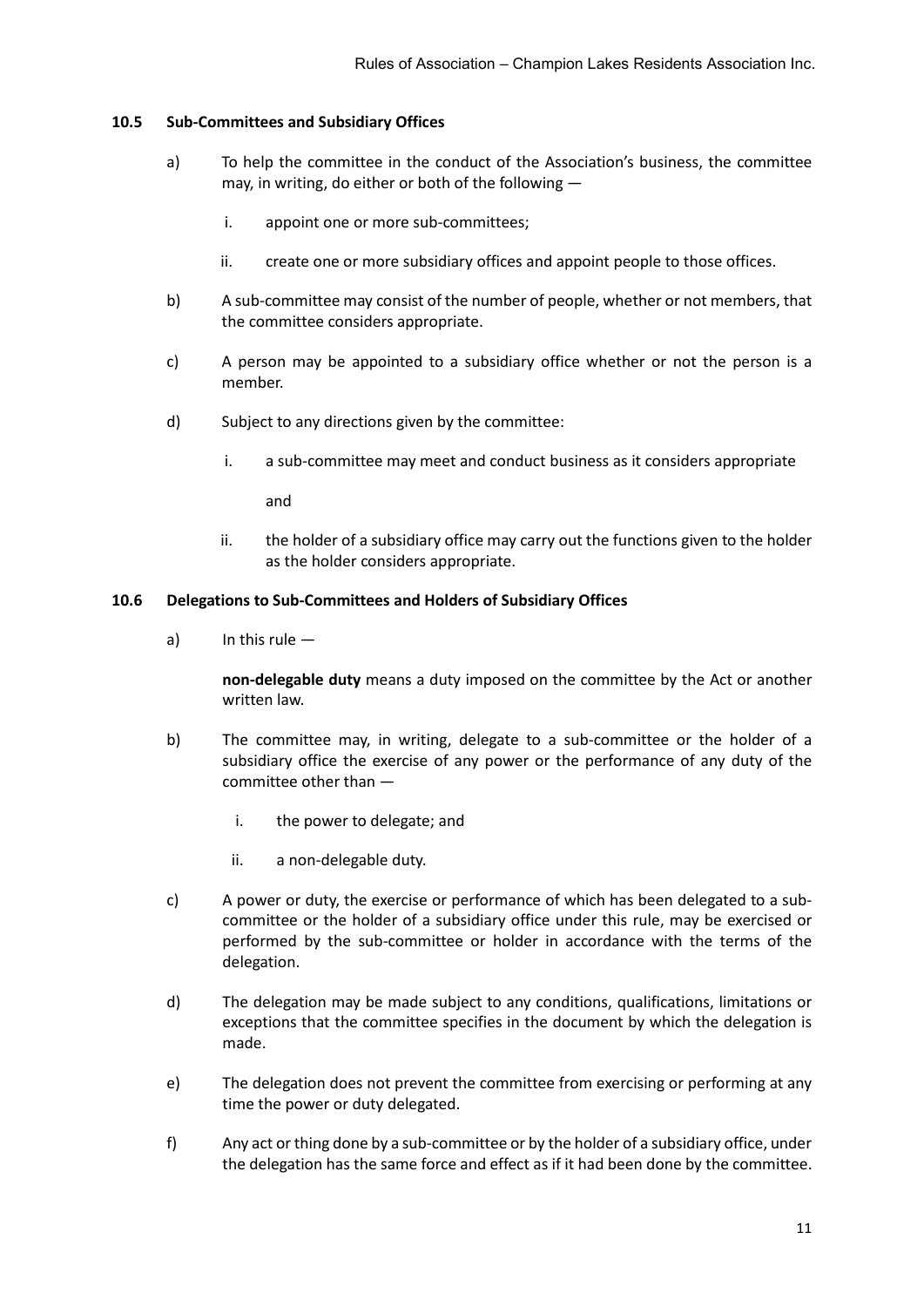g) The committee may, in writing, amend or revoke the delegation.

#### **10.7 Term of office**

Subject to rules [11.3](#page-14-2) and [12.1](#page-14-3) a Committee Member holds office until the conclusion of the first Annual General Meeting following their election.

#### **10.8 Remuneration**

Committee Members are not entitled to remuneration for their role as a Committee Member.

#### <span id="page-14-4"></span><span id="page-14-0"></span>**11. Committee vacancies**

#### **11.1 Vacation of position**

The position of any Committee Member will be vacated if the holder of that position:

- (a) resigns by notice in writing to the Association;
- (b) is incapacitated by physical ill health or certified as unfit;
- (c) is no longer eligible to be a Committee Member under rule [10.3;](#page-11-2)
- (d) is removed under rule [12;](#page-14-1) or
- (e) is absent for more than three Committee Meetings in the same Financial Year, of which he or she has received notice, without a reason which is accepted by the Committee.

#### **11.2 Committee may act despite vacancy**

The Committee may act despite a vacancy occurring in any position on the Committee.

# <span id="page-14-2"></span>**11.3 Filling of vacant positions**

The Committee may appoint any person who is eligible under rule [10.3](#page-11-2) to fill a position on the Committee that has become vacant under rule [11.1](#page-14-4) or that remains vacant following an Annual General Meeting and that person holds office until the next Annual General Meeting following their appointment.

#### **11.4 Returning the books of the Association**

Within 14 days of ceasing to be a Committee Member, the outgoing Committee Member must transfer all relevant documents, records and assets of the Association in their possession, custody or control (if any) to the Committee Member nominated and authorised by the Committee.

# <span id="page-14-3"></span><span id="page-14-1"></span>**12. Removal of Committee Members**

#### **12.1 Removal by Members**

(a) At a General Meeting, the Members may by ordinary resolution: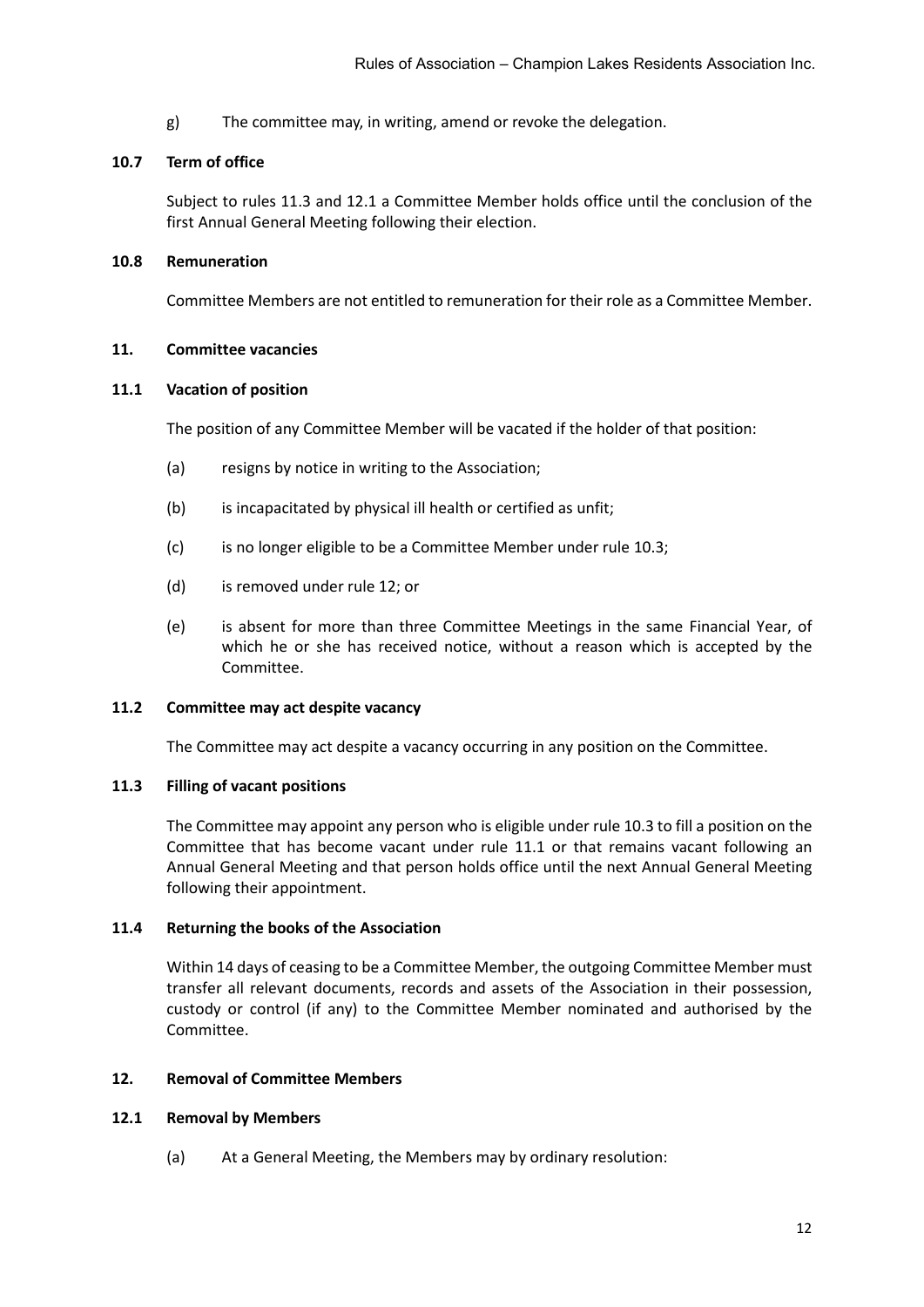- (i) remove a Committee Member from office, provided that written notice of the proposed removal has been given to the relevant Committee Member; and
- (ii) elect a person who is eligible under rule [10.3](#page-11-2) to fill the vacant position.
- <span id="page-15-1"></span>(b) A person elected as a Committee Member under rule  $12.1(a)(ii)$  holds office for the remainder of the term which the Committee Member they replaced would have served.

# **12.2 Procedure**

- <span id="page-15-2"></span>(a) A Committee Member who is the subject of a proposed resolution under rule [12.1](#page-14-3) may:
	- (i) make written representations (of a reasonable length) and provide these to the Association for circulation to the Members;
	- (ii) speak to the motion at the relevant General Meeting; and
	- (iii) elect to bring a support person, who is not a legal representative, to the relevant General Meeting.
- (b) Each Committee Member must receive a copy of the representations referred to in rule [12.2\(a\)\(i\),](#page-15-2) unless those representations are defamatory.

# <span id="page-15-0"></span>**13. Duties of Committee**

# **13.1 Eldership Model**

- (a) The Committee adopts an eldership model of governance, which provides for the joint responsibility amongst Committee Members.
- (b) The Committee Members will appoint a Committee Member as the spokesperson of the Association, who has delegated responsibility to speak on behalf of the Association to the Members and the public.
- (c) The Committee Members are jointly responsible for the secretariat and financial duties listed below.

# **13.2 Secretariat**

The secretariat duties include:

- (a) co-ordinating the correspondence of the Association;
- (b) preparing the notices required for General Meetings and Committee Meetings and for the business to be conducted at General Meetings and Committee Meetings;
- (c) maintaining on behalf of the Association the Register of Members, and recording in the Register of Members any changes in the Membership, as required under the Act and these Rules;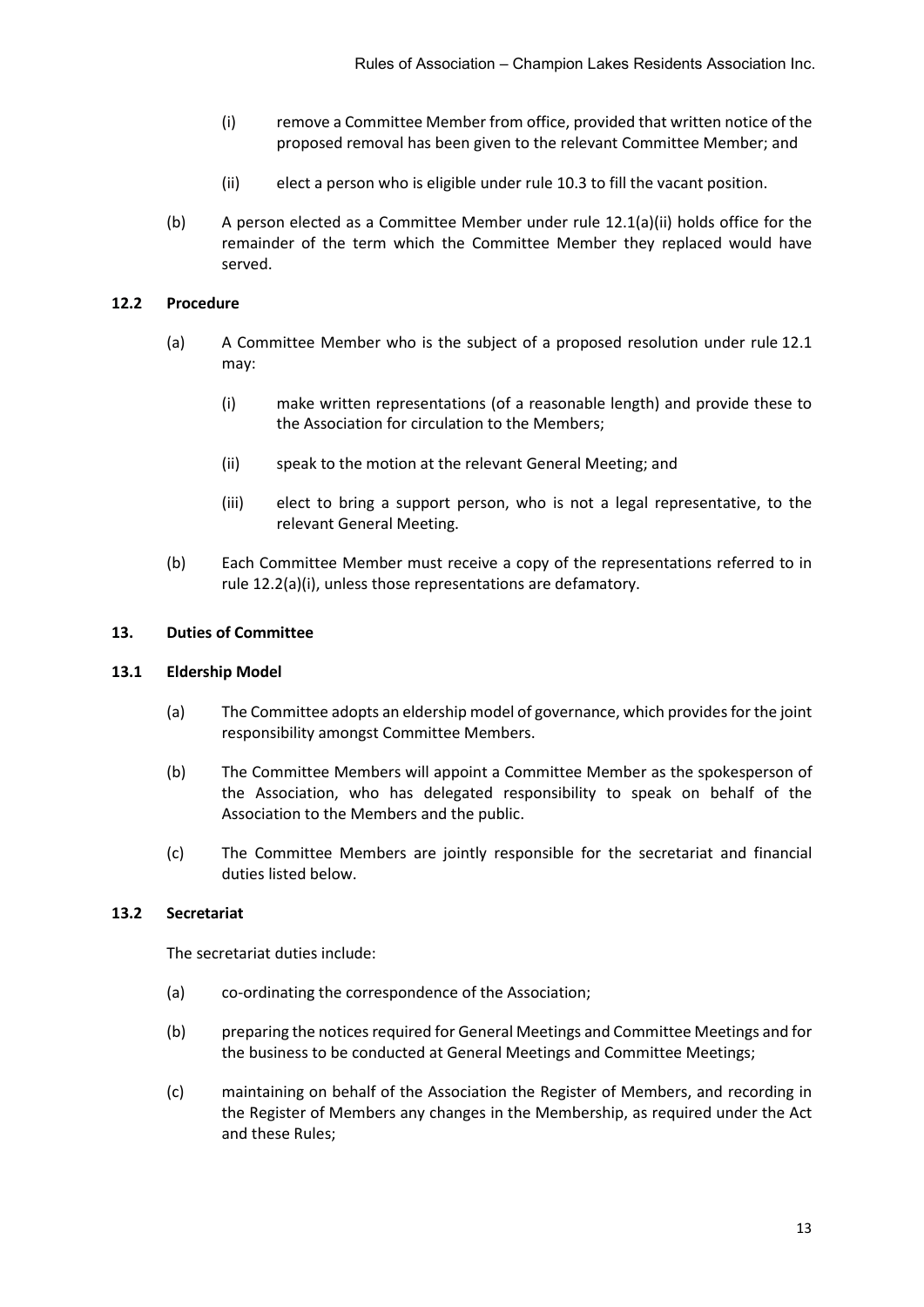- (d) maintaining on behalf of the Association an up-to-date copy of these Rules, as required under the Act;
- <span id="page-16-2"></span>(e) maintaining on behalf of the Association a record of the names and address of persons who are Committee Members;
- (f) ensuring the safe custody of the books of the Association, other than the financial records, financial statements and financial reports, as applicable to the Association; and
- (g) maintaining full and accurate minutes of Committee Meetings and General Meetings.

#### **13.3 Financial**

The financial duties include:

- (a) ensuring that any amounts payable to the Association are collected and issuing receipts for those amounts in the Association's name;
- (b) ensuring that any amounts paid to the Association are credited to the appropriate account of the Association, as directed by the Committee;
- (c) ensuring that any payments to be made by the Association that have been authorised by the Committee or at a General Meeting are made on time;
- (d) ensuring that the Association complies with the relevant requirements of Part 5 of the Act;
- (e) ensuring the safe custody of the Association's financial records, financial statements and financial reports, as applicable to the Association;
- (f) coordinating the preparation of the Association's financial statements before their submission to the Annual General Meeting; and
- (g) providing any assistance required by an Auditor or Reviewer conducting an audit or review of the Association's financial statements or financial report under Part 5 Division 5 of the Act.

# <span id="page-16-0"></span>**14. Committee Meetings**

#### **14.1 Meetings**

- (a) The Committee will meet together to conduct the Association's business as often as the Committee determines.
- (b) Subject to these Rules, the Committee Members present at a Committee Meeting must determine the procedure and order of business to be followed at the Committee Meeting.

#### <span id="page-16-1"></span>**14.2 Notice of Committee Meetings**

(a) The person nominated and authorised by the Committee is responsible for providing notice of Committee Meetings.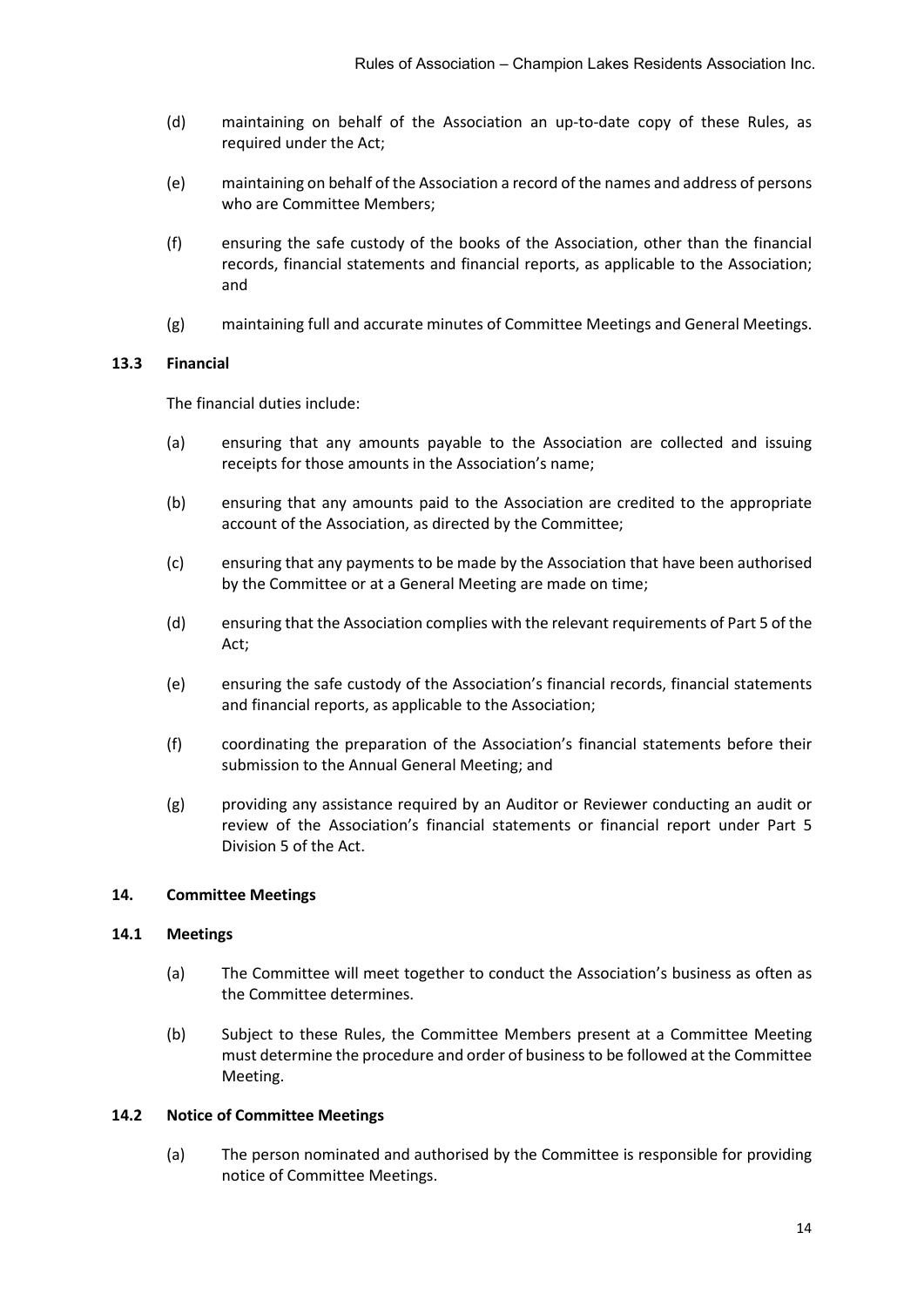(b) The nominated person referred to in rule [14.2\(a\)](#page-16-1) must give all Committee Members not less than 7 days notice of every Committee Meeting, except where all of the Committee Members unanimously consent to shorter notice being given.

#### **14.3 Quorum**

- (a) A quorum of a Committee Meeting is 4 Committee Members.
- (b) If a quorum is not obtained within thirty minutes of the time appointed for the Committee Meeting, the Committee Meeting will lapse.

#### **14.4 Chairperson of Committee Meetings**

At every Committee Meeting, the Committee members will elect a person to be the chairperson for the meeting.

#### **14.5 Voting at Committee Meetings**

- (a) Where possible, questions arising at a Committee meeting will be decided by Consensus, but if Consensus cannot be reached, they must be decided by way of vote in accordance with clause [14.5\(b\).](#page-17-0)
- <span id="page-17-0"></span>(b) If the Committee members are required to take a vote to make a decision:
	- (i) every Committee Member present at the Committee Meeting has a deliberative vote;
	- (ii) any resolution must be passed by a majority of the Committee Members present and entitled to vote at the Committee Meeting; and
	- (iii) the chairperson does not have a casting vote.

# <span id="page-17-1"></span>**14.6 Conflict of interest**

- <span id="page-17-2"></span>(a) A Committee Member who has any material personal interest in a matter being considered at a Committee Meeting must:
	- (i) as soon as he or she becomes aware of that interest, disclose the nature and extent of his or her interest to the Committee;
	- (ii) not be present while the matter is being considered at the Committee Meeting or vote on the matter; and
	- (iii) disclose the nature and extent of the interest at the next General Meeting.
- (b) Rule [14.6\(a\)](#page-17-1) does not apply in relation to a material personal interest that:
	- (i) exists only because the Committee Member is a member of a class of persons for whose benefit the Association is established; or
	- (ii) the Committee Member has in common with all, or a substantial proportion of, the Members.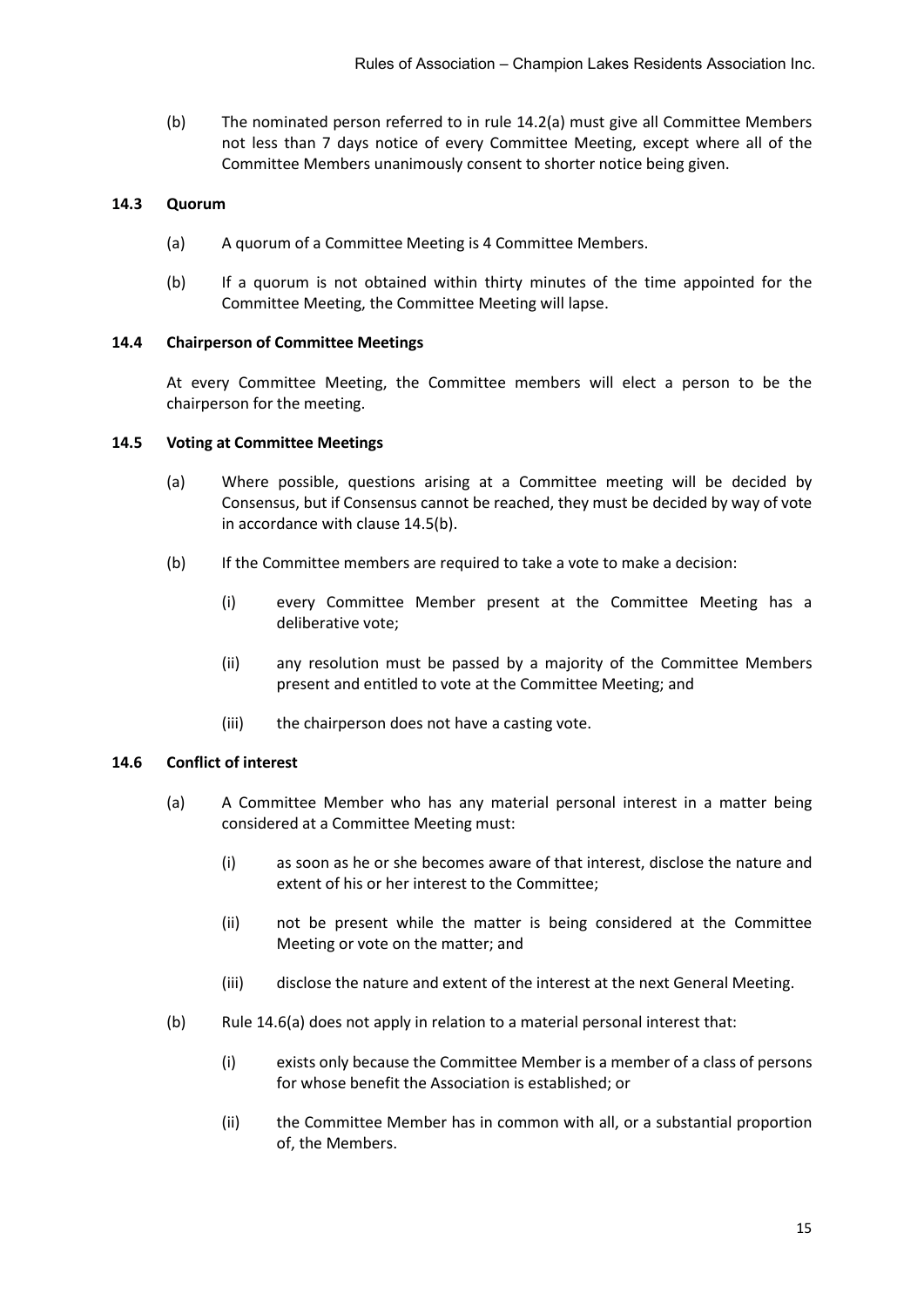#### **14.7 Validity of acts of the Committee**

All acts done at any Committee Meeting or by the Committee will, despite the fact that it is subsequently discovered that there was some defect in the appointment of any Committee Member or that any Committee Member was disqualified, be valid as if the defect did not in fact exist or the Committee Member was not disqualified, as the case may be.

#### **14.8 Use of technology at Committee Meeting**

The Committee may hold a Committee Meeting at 2 or more venues using any technology that gives the Committee Members entitled to be heard at a Committee Meeting a reasonable opportunity to participate.

#### <span id="page-18-0"></span>**14.9 Minutes of Committee Meetings**

- (a) The Committee must cause proper minutes of all proceedings of every Committee Meeting to be entered into a minute book within 30 days after the holding of each Committee Meeting.
- (b) The minutes referred to under rul[e 14.9\(a\)](#page-18-0) must contain:
	- (i) the names of all Committee Members present and those whose apologies for non-attendance were accepted by the Committee Meeting;
	- (ii) details of any material personal interest disclosed by a Committee Member under rule [14.6\(a\)\(i\);](#page-17-2) and
	- (iii) all resolutions made or passed by the Committee at the Committee Meeting.
- (c) The minutes created under rule [14.9\(a\)](#page-18-0) when signed by the chairperson of the meeting will be, until the contrary is proved, evidence that:
	- (i) the Committee Meeting was duly convened and held;
	- (ii) all proceedings recorded as having taken place at the Committee Meeting did in fact take place; and
	- (iii) all appointments reported to have been made at the Committee Meeting have been validly made.

#### **14.10 Circular Resolutions**

- (a) Subject to these Rules and the Act, the Committee may pass a circular resolution without a Committee Meeting being held.
- (b) A circular resolution is passed if all of the Committee Members entitled to vote on the resolution sign or otherwise agree to the resolution in the manner set out in rule [14.10\(c\)](#page-18-1) or [14.10\(d\).](#page-19-3)
- <span id="page-18-1"></span>(c) Each Committee Member may sign:
	- (i) a single document setting out the resolution and containing a statement that they agree to the resolution; or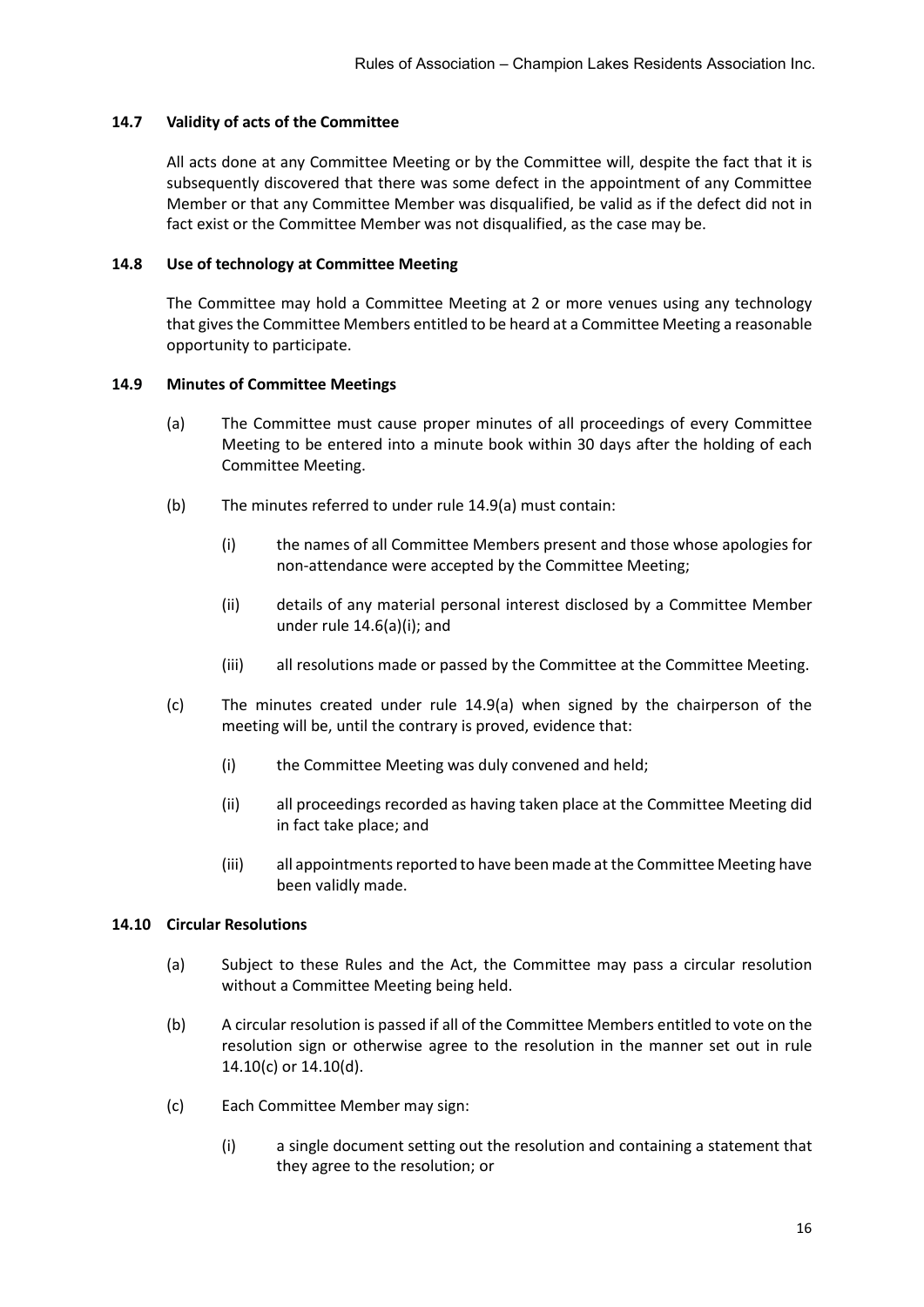- (ii) separate copies of that document, provided that the wording of the resolution is the same in each copy.
- <span id="page-19-3"></span>(d) The Association may send a circular resolution by electronic means to the Committee Members and the Committee Members may agree to the resolution by sending an electronic reply to that effect, including the text of the resolution in their reply.

# <span id="page-19-0"></span>**15. General Meetings**

# <span id="page-19-1"></span>**15.1 Annual General Meetings and Special General Meetings**

The Committee:

- (a) must convene an Annual General Meeting of the Association within the period required by the Act;
- <span id="page-19-4"></span>(b) may at any time convene a Special General Meeting of the Association; and
- (c) must give notice under rule [15.3](#page-19-2) to convene a Special General Meeting of the Association, for the purpose which will be specified in the request, within 45 days of receiving a written request to do so signed by not less than 20% of the Members (**Percentage**), unless this Percentage is greater than the prescribed percentage under the Act, in which case the prescribed percentage under the Act will apply.

# **15.2 Rights of Members convening Special General Meeting**

When a Special General Meeting is convened under rule [15.1\(c\):](#page-19-4)

- (a) the Committee must:
	- (i) provide notice to all Members of the Special General Meeting in accordance with rul[e 15.3;](#page-19-2) or
	- (ii) ensure that the Members convening the Special General Meeting are supplied with the Register of Members in accordance with rule [9](#page-10-0) for the purpose of convening the Special General Meeting; and
- (b) the Association must pay the reasonable expenses of convening and holding the Special General Meeting.

# <span id="page-19-2"></span>**15.3 Notice of General Meeting**

Every notice of General Meeting must:

- (a) be given to all Members and the Auditor or Reviewer (if any) at least 14 days prior to the date of the General Meeting, except in the case of a General Meeting at which a Special Resolution is to be considered, in which case at least 21 days' notice must be given;
- (b) state the time, date and place of the General Meeting and the particulars of the business to be transacted at the General Meeting, including (where applicable), the wording of any proposed Special Resolutions, and the order in which the business is to be transacted;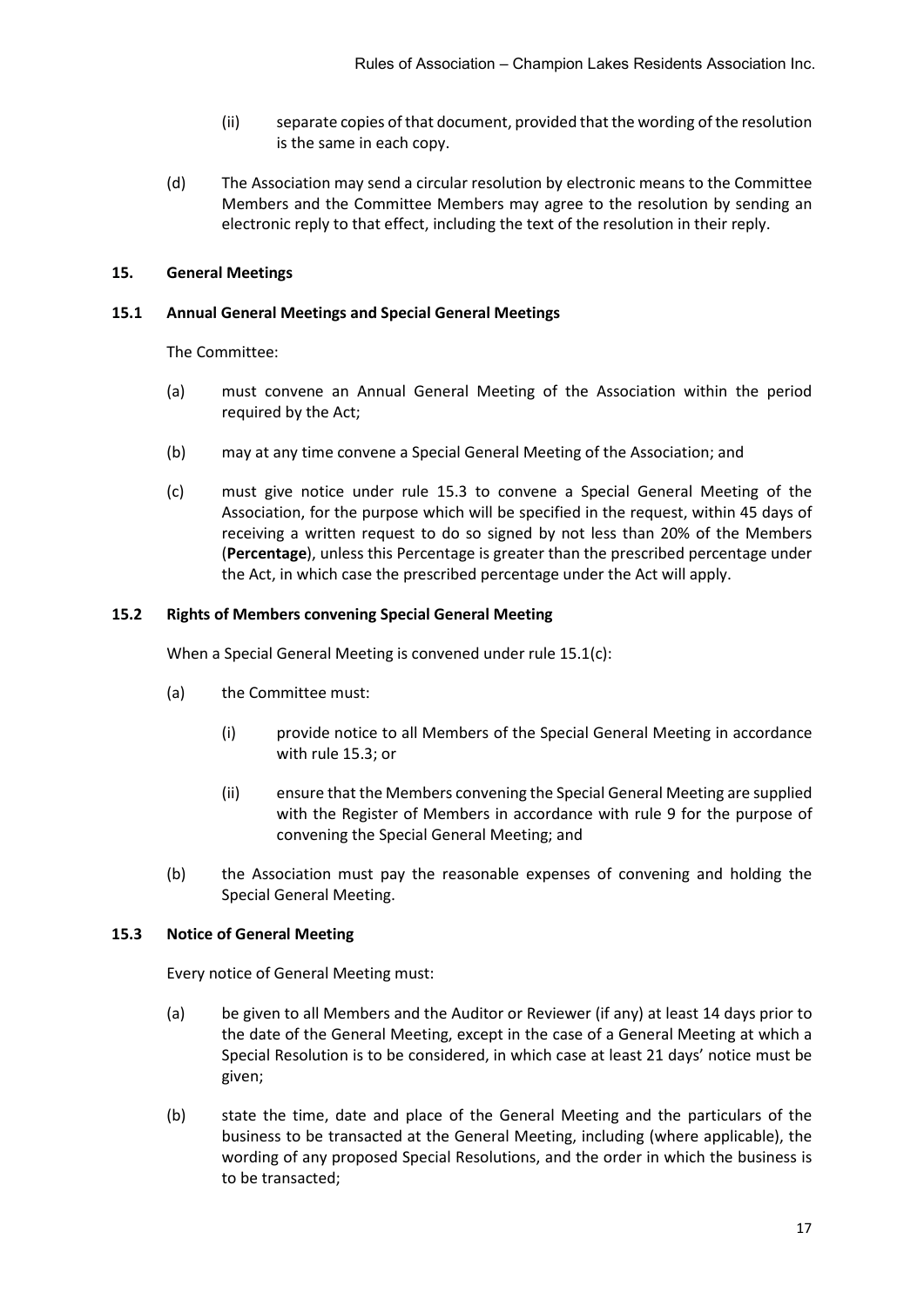- (c) contain details of the Association's voting procedures; and
- (d) be delivered by hand, sent by prepaid post or sent by electronic transmission to every Member in accordance with each Member's contact details appearing in the Register of Members in accordance with rule [9.](#page-10-0)

# **15.4 Quorum**

- (a) A quorum of a General Meeting is 8 Members.
- (b) If a quorum is not obtained within thirty minutes of the time appointed for the General Meeting:
	- (i) in the case of a meeting convened pursuant to rule  $15.1(c)$ , the General Meeting will lapse; and
	- (ii) in the case of any other General Meeting, the General Meeting will be adjourned to a date and time as determined by the Committee.
- (c) There will not be transacted at any adjourned General Meeting any business other than the business left unfinished at or on the agenda of the General Meeting which was adjourned.
- (d) When a General Meeting is adjourned for a period of 30 days or more, the Association must give notice under rule [15.3](#page-19-2) of the adjourned General Meeting as if that General Meeting was a new General Meeting.

# **15.5 Chairperson of General Meetings**

- (a) At every General Meeting, the Committee members will elect a person to be the chairperson for the meeting.
- (b) The chairperson may:
	- (i) with the consent of the General Meeting, adjourn any General Meeting from time to time and from place to place; and
	- (ii) impose reasonable time limits on the speakers on any motion.

# **15.6 Voting at General Meetings**

- (a) Each Member present at a General Meeting has a deliberative vote.
- (b) Unless otherwise provided in these Rules or the Act, any resolution at a General Meeting will be carried by a simple majority of the Members present on a show of hands.
- (c) The chairperson does not have a casting vote.
- (d) At any General Meeting, a declaration by the chairperson that a resolution has been carried and an entry to that effect in the minute book of the proceedings of the Association under rule [15.11,](#page-21-0) is conclusive evidence of the fact unless, during the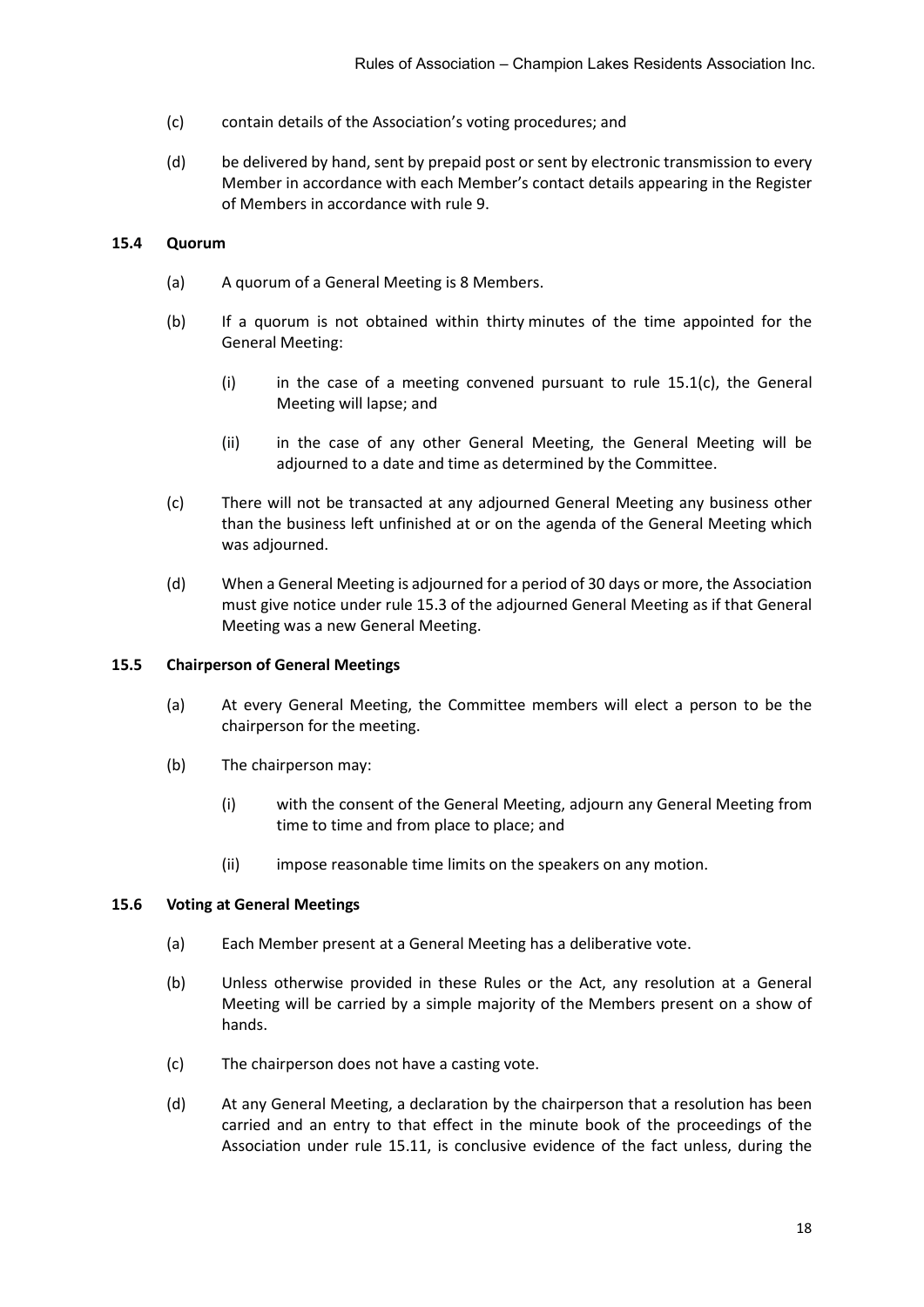General Meeting at which the resolution is considered, a poll is demanded in accordance with rule [15.6\(e\).](#page-21-1)

- <span id="page-21-1"></span>(e) At a General Meeting, a poll may be demanded by the chairperson or by three or more Members present and, if so demanded, must be taken in any manner that the chairperson directs.
- (f) If a poll is demanded and taken under rule  $15.6(e)$ , a declaration by the chairperson of the result of the poll is evidence of the matter so declared.

# **15.7 Auditor or Reviewer's Right to be Heard**

The Auditor or Reviewer (if any) is entitled to attend and be heard at a General Meeting on any part of the business of that meeting that concerns the Auditor or Reviewer (if any) in their professional capacity.

#### **15.8 Use of Technology at General Meeting**

The Association may hold a General Meeting at 2 or more venues using any technology that gives the Members entitled to be heard at a General Meeting a reasonable opportunity to participate.

#### **15.9 Postponing or Cancelling a Meeting**

- (a) Subject to rule [15.9\(b\),](#page-21-2) the Committee may change the venue for, postpone or cancel a General Meeting at its own discretion.
- <span id="page-21-2"></span>(b) If a Special General Meeting is called under rule [15.1\(c\),](#page-19-4) the Committee must not cancel it without the consent of the relevant Members who requested the Special General Meeting under that rule.

# **15.10 Annual General Meeting**

Each Annual General Meeting must consider the following business in the following order:

- (a) the disclosure of the nature and extent of all material personal interests required to be disclosed under rul[e 14.6\(a\)](#page-17-1) (if any);
- (b) the consideration of the financial accounts of the Association and reports of the Committee; and
- (c) any other business specified in the notice convening the Annual General Meeting.

# <span id="page-21-3"></span><span id="page-21-0"></span>**15.11 Minutes of General Meetings**

- (a) The Committee must cause proper minutes of all proceedings of every General Meeting to be entered into a minute book within 30 days after the holding of each General Meeting.
- (b) The minutes referred to under rul[e 15.11\(a\)](#page-21-3) must record:
	- (i) the names of all Members who attended the meeting;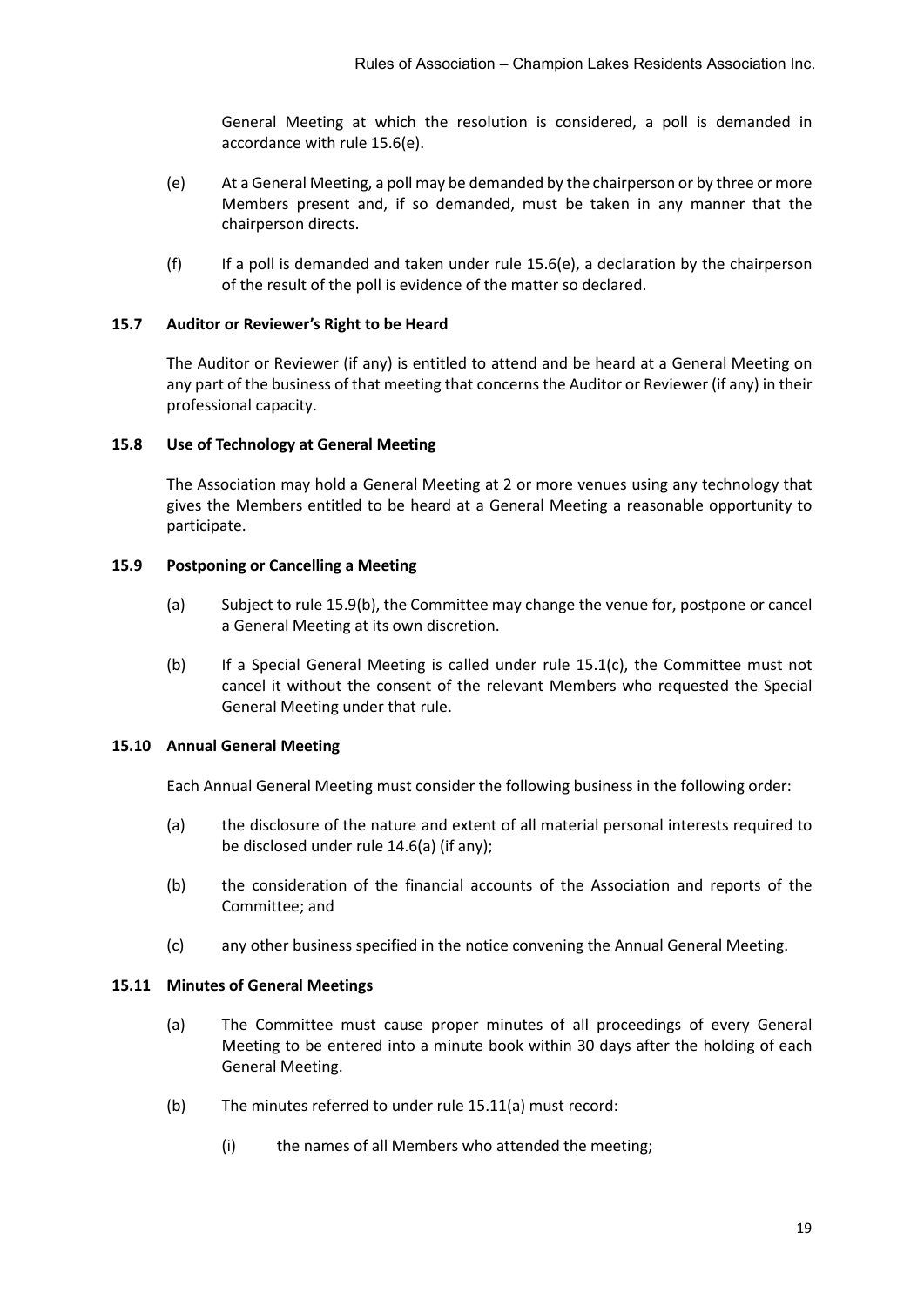- (ii) details of any material personal interest disclosed by a Committee Member at the General Meeting; and
- (iii) all resolutions passed by the General Meeting.
- (c) The minutes created under rule [15.11\(a\)](#page-21-3) when signed by the chairperson of the General Meeting are, until the contrary is proved, evidence that:
	- (i) the General Meeting was duly convened and held;
	- (ii) all proceedings recorded as having taken place at the General Meeting did in fact take place; and
	- (iii) all appointments reported to have been made at the General Meeting have been validly made.

#### <span id="page-22-0"></span>**16. Dispute resolution**

- (a) The dispute resolution procedure set out in this rule [16](#page-22-0) applies to disputes arising under or in relation to these Rules between:
	- (i) a Member and another Member; and
	- (ii) a Member and the Association.
- (b) The parties to a dispute must meet and discuss the matter in dispute, and, if possible, resolve the dispute within 14 days after the dispute comes to the attention of all of the parties.
- (c) If the parties are unable to resolve the dispute at the meeting, or if a party fails to attend that meeting, then the Committee must, within 10 days, notify Town Team Movement and seek its support to resolve the dispute.
- (d) If the dispute resolution process does not result in the dispute being resolved, the parties may seek to resolve the dispute in accordance with the Act or otherwise at law.

#### <span id="page-22-1"></span>**17. Indemnity**

#### **17.1 Members bound by Rules and decisions of Committee**

- (a) Each Member agrees to comply with these Rules.
- (b) Each Member is bound by the decisions of the Committee.

#### **17.2 Committee Members not liable**

No Committee Member is liable for the acts of any other Committee Member, or for any losses, costs or expenses incurred by the Association, unless the losses, costs or expenses are caused by the Committee Member's own unlawful act, wilful neglect or wilful default.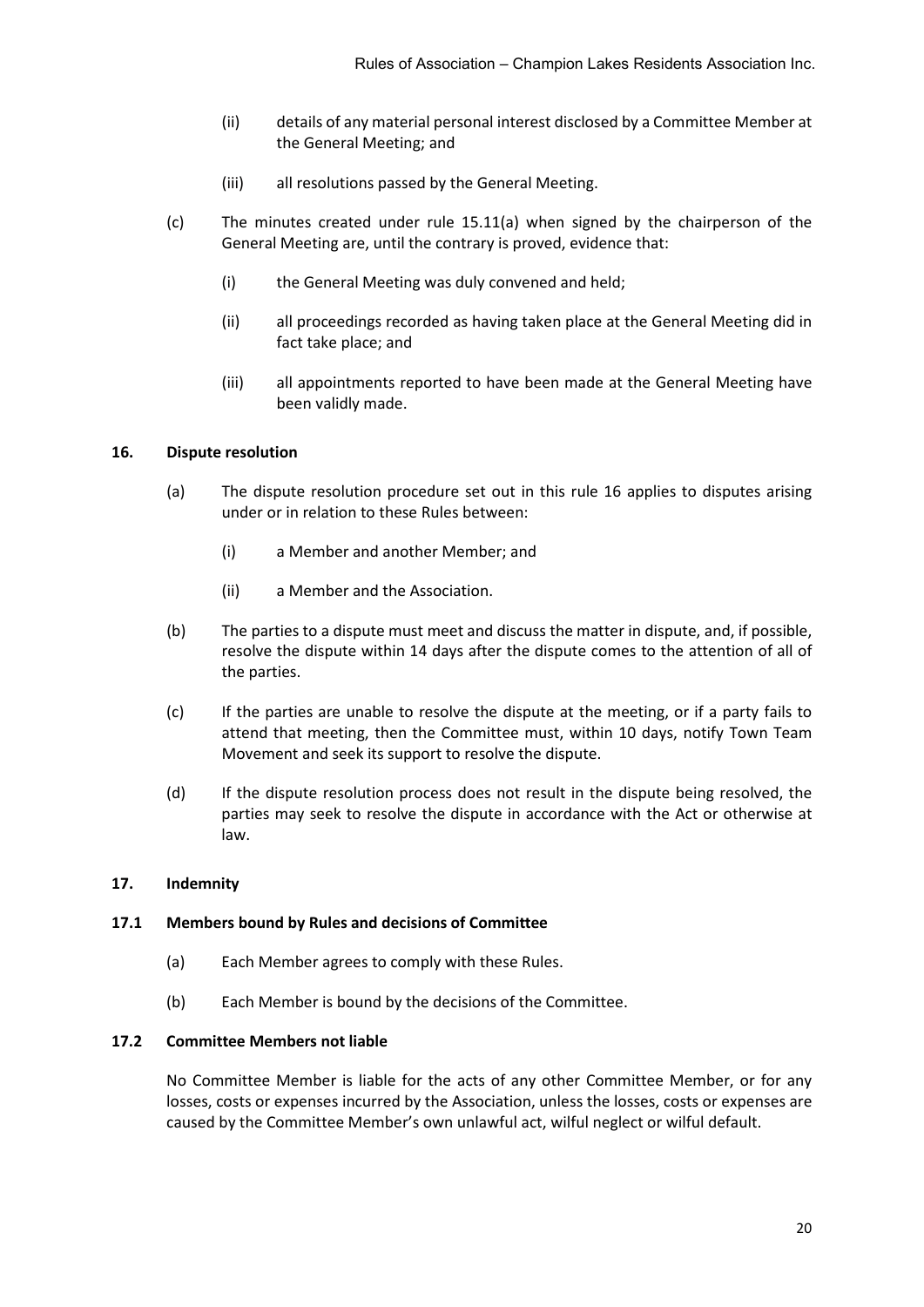#### **17.3 Indemnification of the Committee Members**

Each Committee Member isindemnified out of the funds of the Association against any losses, costs or expenses incurred by the Committee Member in the discharge of the Committee Member's duties, except where the losses, costs or expenses are incurred by the Committee Member's own unlawful act, wilful neglect or wilful default.

#### <span id="page-23-0"></span>**18. Financial Statements and Reports**

- (a) For each financial year, the committee must ensure that the requirements imposed on the Association under Part 5 of the Act relating to the financial statements or financial report of the Association are met.
- (b) Without limiting subrule (1), those requirements include
	- i. if the Association is a tier 1 association, the preparation of the financial statements; and
	- ii. if the Association is a tier 2 association or tier 3 association, the preparation of the financial report; and
	- iii. if required, the review or auditing of the financial statements or financial report, as applicable; and
	- iv. the presentation to the annual general meeting of the financial statements or financial report, as applicable; and
	- v. if required, the presentation to the annual general meeting of the copy of the report of the review or auditor's report, as applicable, on the financial statements or financial report.

#### Notes for this rule:

- 1. Under section 66 of the Act, an incorporated association must keep financial records that:
	- (a) correctly record and explain its transactions and financial position and performance; and (b) enable true and fair financial statements to be prepared in accordance with Part 5 Division 3 of the Act.
- 2. Under section 67 of the Act, an incorporated association must retain its financial records for at least 7 years after the transactions covered by the records are completed.
- 3. *tier 1 association* means an incorporated association to which section 64(1) of the Act applies;
- 4. *tier 2 association* means an incorporated association to which section 64(2) of the Act applies;
- 5. *tier 3 association* means an incorporated association to which section 64(3) of the Act applies;

#### <span id="page-23-1"></span>**19. Inspection of records and documents of the Association**

In accordance with the requirements of the Act, a Member may inspect:

(a) these Rules;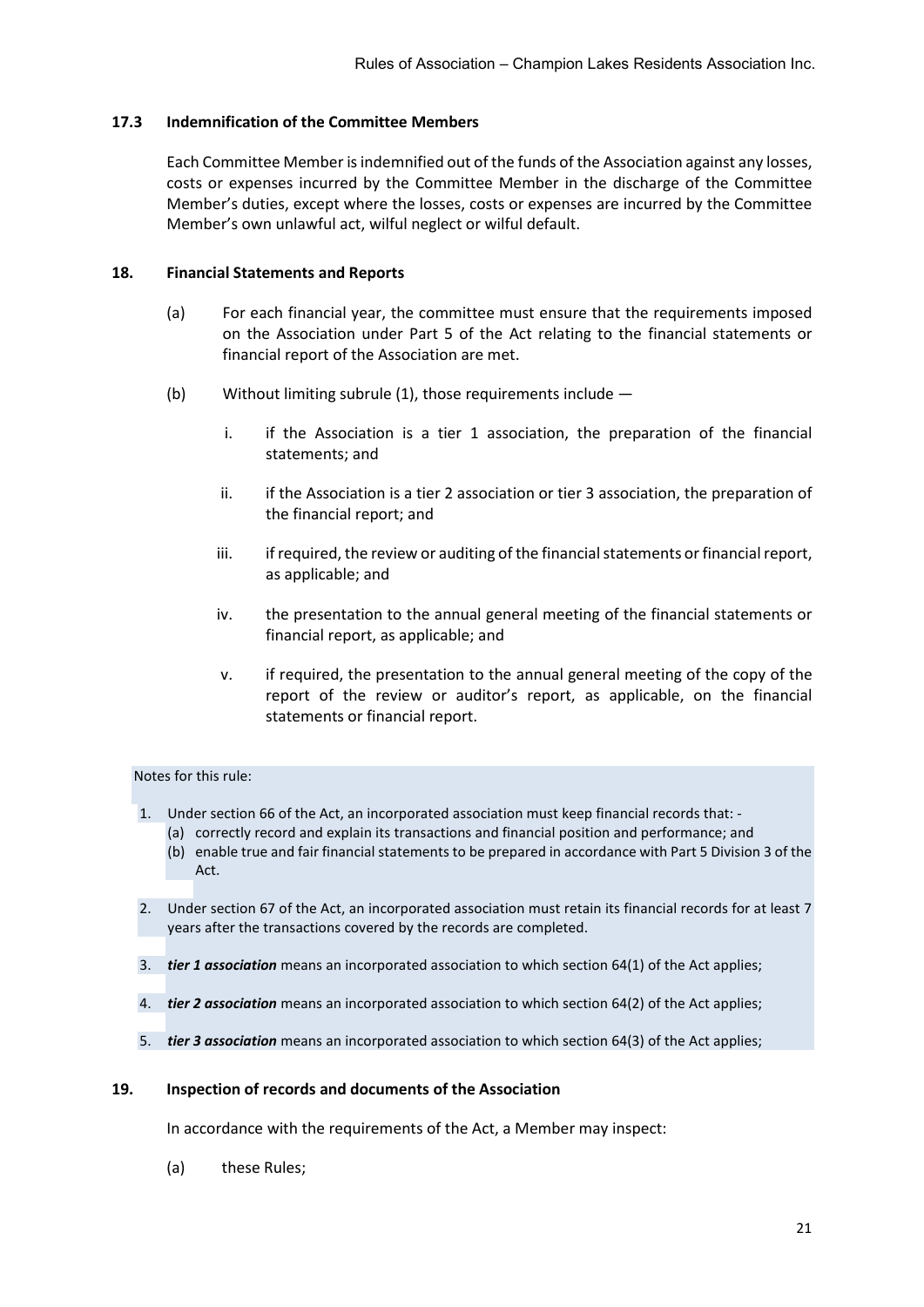- (b) the Register of Members in accordance with rule [9.2;](#page-10-2) and
- (c) the record of Committee Members maintained in accordance with rule [13.2\(e\).](#page-16-2)

# <span id="page-24-0"></span>**20. Notices**

# **20.1 Service on Members or Committee Members**

- (a) A notice under these Rules is deemed to be properly served if the notice is addressed and delivered to the Member in person, by pre-paid post or by email as per the details contained in the Register of Members.
- (b) The non-receipt of, or the omission to send to any Member or Committee Member, any notice or other document required to be sent to a Member under these Rules does not invalidate any General Meeting or Committee Meeting.

# **20.2 Service on the Association**

A notice may be served on the Association by either email, post or personal delivery to a Committee Member.

# **20.3 Time for service of notice**

A notice is deemed to have been received by a Member or other person if:

- (a) personally delivered, on the day of delivery;
- (b) served by pre-paid post, on the day following that upon which it is posted;
- (c) if sent electronically, on the date that the electronic communication was sent,

but if the communication is taken to be received on a day that is not a Business Day or after 5.00pm, it is taken to be received at 9.00am on the next Business Day.

# <span id="page-24-1"></span>**21. Executing documents**

The Association may execute a document if the document is signed by:

- (a) 2 Committee Members; or
- (b) 1 Committee Member and a person authorised by the Committee.

# <span id="page-24-2"></span>**22. Common seal**

The Association does not have a common seal.

# <span id="page-24-3"></span>**23. Winding up of the Association or cancellation of incorporation**

# **23.1 Resolution**

The Association may, by Special Resolution, resolve that its incorporation under the Act be cancelled, or that it be voluntarily wound up.